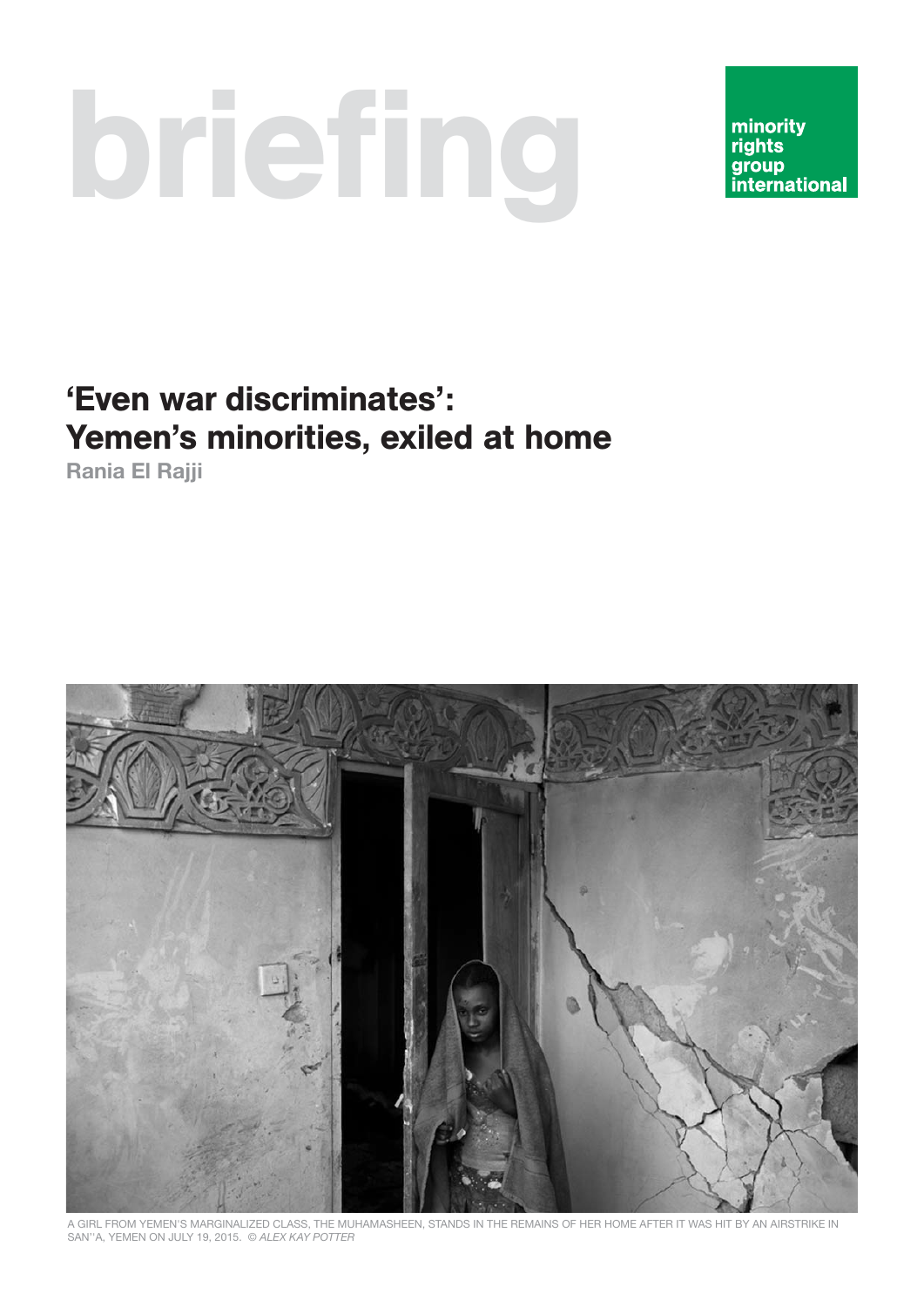# **Contents**

| <b>Executive Summary</b>                                                     | 3              |
|------------------------------------------------------------------------------|----------------|
| Map                                                                          | 4              |
| Methodology                                                                  | 5              |
| Background to the conflict                                                   | 6              |
| The weight of oblivion: how silence has exacerbated Yemen's current conflict | $\overline{7}$ |
| The situation of Yemen's religious minorities                                | 8              |
| • The rise of religious extremism                                            | 8              |
| • Who are Yemen's Zaidis?                                                    | 8              |
| • Yemen's Ismailis: caught in the crossfire                                  | 9              |
| • The last Yemeni Jews                                                       | 10             |
| Caste-based discrimination in Yemen: the case of the Muhamasheen             | 12             |
| • Under siege: the conflict's impact on the Muhamasheen                      | 13             |
| Conclusion                                                                   | 15             |
| Recommendations                                                              | 16             |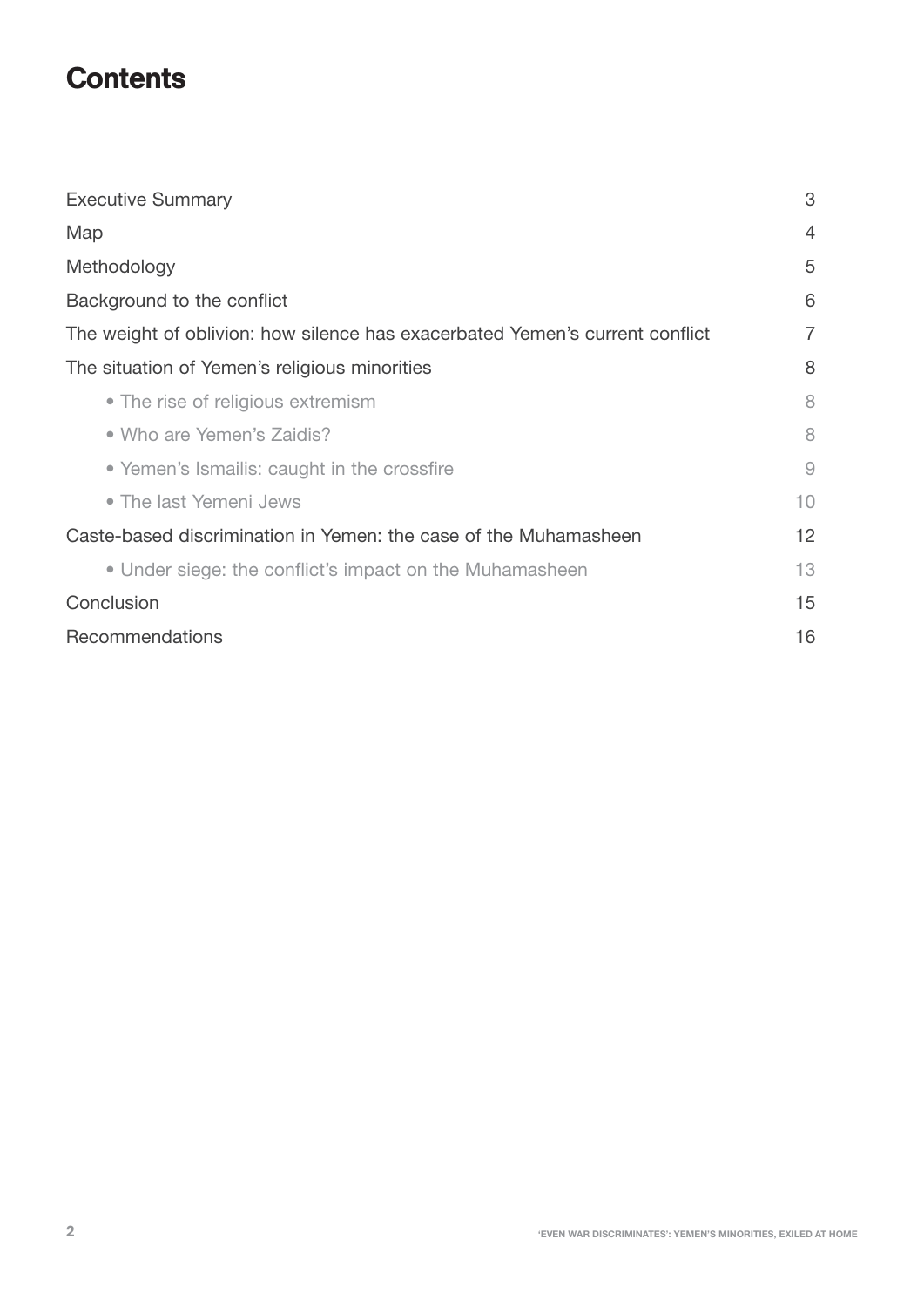#### Executive summary

Since the onset of the Saudi-led military campaign in March 2015, the conflict in Yemen has resulted in more than 5,700 documented deaths and 27,000 people injured as of November 2015.<sup>1</sup> Civilians are trapped in a conflict surrounding them by land and air, with aerial strikes affecting all governorates, cities entirely besieged and humanitarian assistance restricted. While the death toll is based on estimates and does not represent the actual number of casualties in Yemen today, figures will continue to rise as the conflict continues.

In the context of rising religious extremism, the threat of targeted violence between Sunni and Zaidi Shi'a Muslims has also increased. The discourse of various armed groups and parties to the conflict, including the Saudi-led coalition, has only deepened the fault lines of a conflict that, though rooted in economic, social and political grievances, risks becoming defined in sectarian terms – a development with troubling implications for Yemeni society, including its forgotten minorities. Yemen's Muslim and non-Muslim minorities have been targeted by acts of violence which, although sporadic so far, could put their future survival in doubt.

Insecurity, lack of effective governance and the impact of the coalition's blockade on the import of food,

medicine, fuel and humanitarian assistance for months since the conflict started have all contributed to the onset of a 'Level 3 Emergency' in Yemen, a classification reserved by the UN for the most severe humanitarian crises and the largest in scale. Despite the urgency of the situation, few humanitarian agencies have actually returned or expanded their operations adequately to meet people's needs. Millions of civilians are displaced, without adequate food supplies and in urgent need of assistance, with minorities such as the Muhamasheen – a group that suffers from caste-based discrimination – left particularly vulnerable. The Muhamasheen lack proper documentation, equal access to available resources, and are often made even more vulnerable by being displaced to the edges of cities or frontlines.

The impact of war in Yemen has been compounded by silence in the media and among the international community, and inaction at the level of regional and international bodies such as the UN Security Council and even the UN Human Rights Council. Unless an immediate cessation of hostilities takes place, civilians will continue to bear the heaviest burden in the conflict. Without effective protection, some of Yemen's minorities may well struggle for their survival.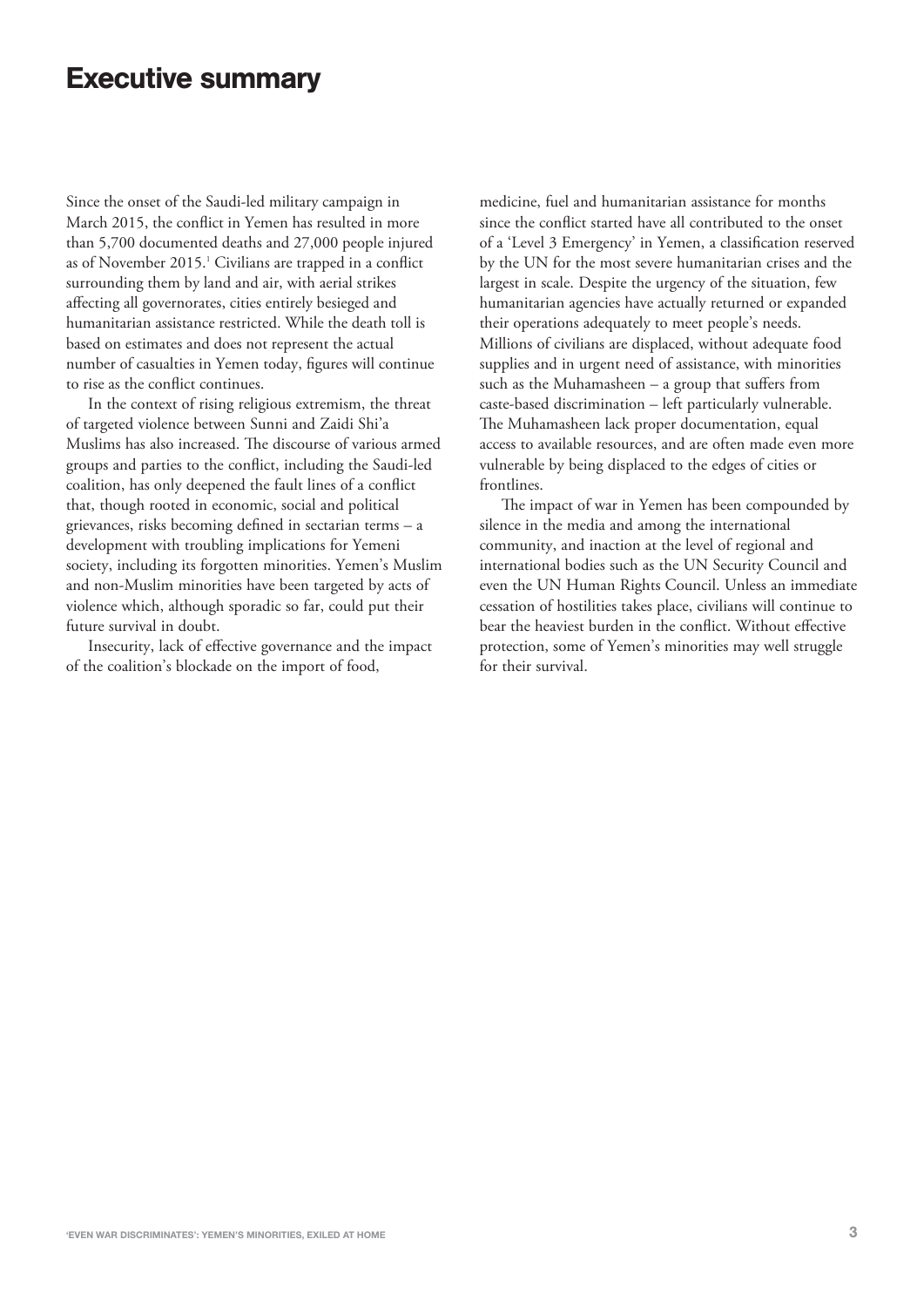# Yemen

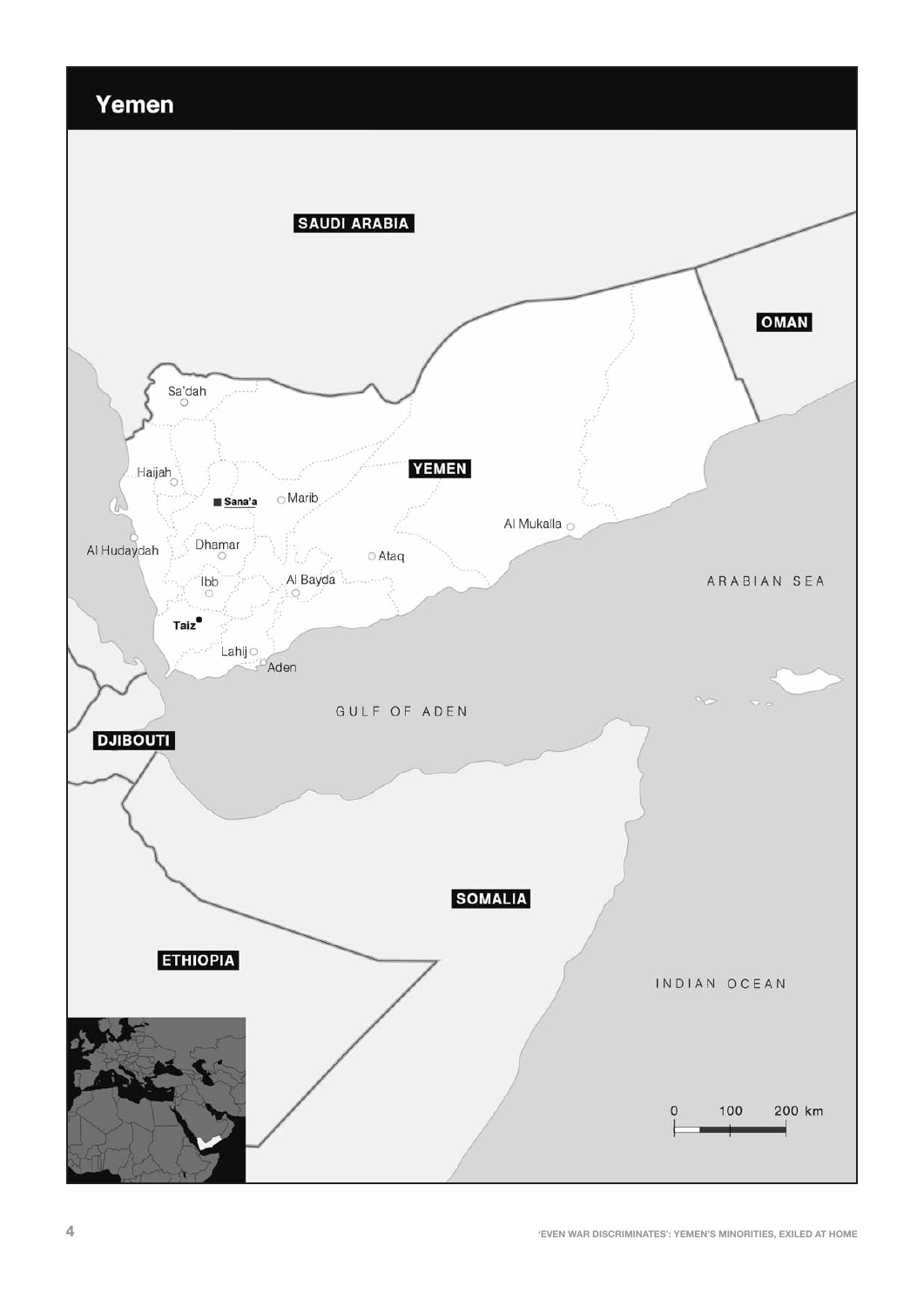# Methodology

This briefing provides background information on Yemen and focuses mainly on the situation of some of the most marginalized minorities in the present conflict. Further research in Yemen's conflict zones is necessary, with attention given to other minorities as well, as the focus of this briefing was partly based on the accessibility of information. The briefing is divided into two main parts, one focusing on religious minorities in Yemen, and the second focusing on the situation of the Muhamasheen.

It draws on extensive field and desk research from various sources, including public documentation, such as human rights updates and humanitarian situation reports, as well as various articles and pieces focusing specifically on minorities. The report is also based on focus groups

organized in Yemen and on 20 primary interviews, remotely and in person, with activists and members of minorities inside and outside Yemen, as well as human rights representatives, aid workers and analysts. Field research and visits were made possible through partners on the ground. While much of the research was conducted before or in the early months of the conflict, most of the interviews and more recent information was collected between July and December 2015. Some names and identifying characteristics of interviewees have been changed for security reasons.

The author of the report would like to particularly thank and pay tribute to all the Yemenis who contributed to this briefing, for their courage and relentless struggle in the face of the international silence on Yemen.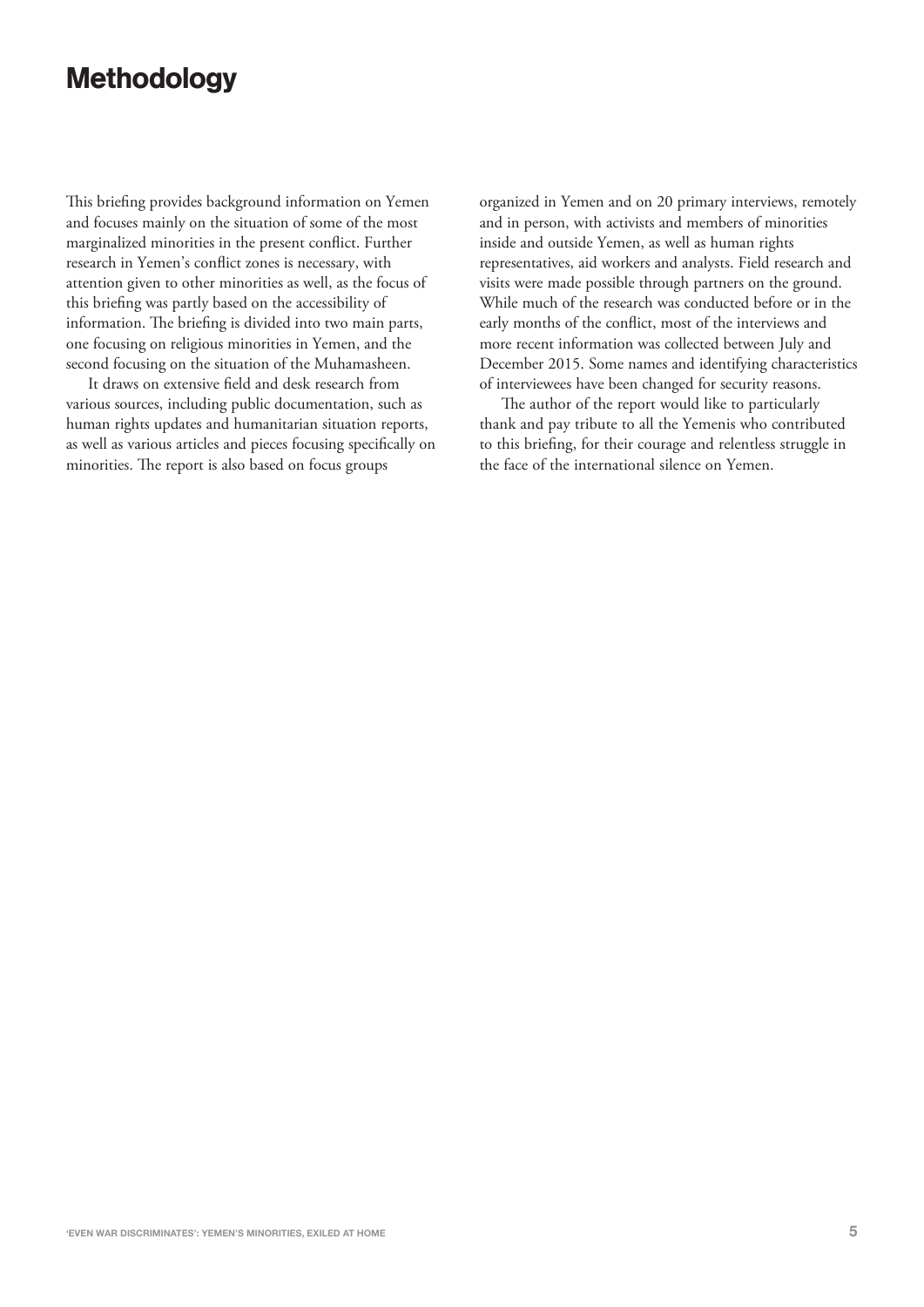## Background to the conflict

*In the caverns of its death my country neither dies nor recovers* 

*It moves from one overwhelming night to a darker night*

*My country grieves in its own boundaries and in other people's land*

*And even on its own soil suffers the alienation of exile.* 'From exile to exile', Abdallah Al-Baradouni

Yemen, the land once named Arabia Felix,<sup>2</sup> is a country many only hear of in relation to tribal kidnappings, small arms proliferation, terrorism (or fears thereof) and drones. While the complexities and diversity of Yemen and its population rarely make it to the headlines, lately it seems that even its wars struggle to do so.

For more than a year, Yemen has been at war, a war that has placed its population under embargo and caused a dramatic humanitarian crisis. Operation 'Decisive Storm', a military campaign launched in March 2015 by the Kingdom of Saudi Arabia (KSA) with a coalition of international partners<sup>3</sup> has had a catastrophic impact on Yemen's civilian population. It has added to the severity of the country's internal conflict and exacerbated its political and social divisions. The coalition's campaign, condoned by the UN Security Council and the international community, followed the request for assistance by President Abd-Rabbu Mansour Al Hadi and aimed to restore his control over the country. The coalition pledged to push back an armed opposition group called Ansar Allah, commonly known as the Houthis, who had joined together with forces loyal to former President Ali Abdallah Saleh and taken over the capital, Sana'a, in September 2014. In January 2015, Hadi resigned from his post, before being placed under house arrest. In February 2015 he fled south to Aden in February 2015 where he gave a speech, which he signed as 'President

of the Republic of Yemen',<sup>4</sup> before again fleeing the country to Riyadh with the beginning of the coalition's campaign.

In support of its military campaign, the Saudi-led coalition has imposed an air and sea blockade on the country since March 2015. The blockade, which was announced as a measure to stop weapons from entering the country, has had a very serious effect on all of Yemen's imports. The country, which imports 90 per cent of its food supply, was left without food, medicine or fuel, which in turn aggravated the water scarcity it already suffers from. As of December 2015, the UN Office for the Coordination of Humanitarian Affairs (OCHA) estimated that 21.2 million Yemenis, around 82 per cent of the country's population, were in need of humanitarian assistance: of these 14.4 million were food insecure and more than 2.5 million had been internally displaced.<sup>5</sup> Despite indications, as of December 2015, that the blockade had partly eased, it has still not been fully lifted and much of the harm it has caused cannot be easily undone.

In addition to the coalition's airstrikes and blockade, ground fighting has been tearing Yemen's cities apart and limiting access to already scarce humanitarian aid. Armed confrontations between various factions have led in some areas to the creation of enclaves where the civilian population has limited movement and where humanitarian access is almost non-existent. This is the case in the city centre of Taiz, for instance, one of Yemen's main cities and once its cultural capital. Taiz has been devastated by a humanitarian crisis partly due to fighting and restrictions imposed by parties to the conflict. A siege imposed by Houthi forces has prevented most humanitarian assistance from reaching the city's civilian population for months. Battles to control the city, compounded by aerial strikes, have razed much of it to the ground.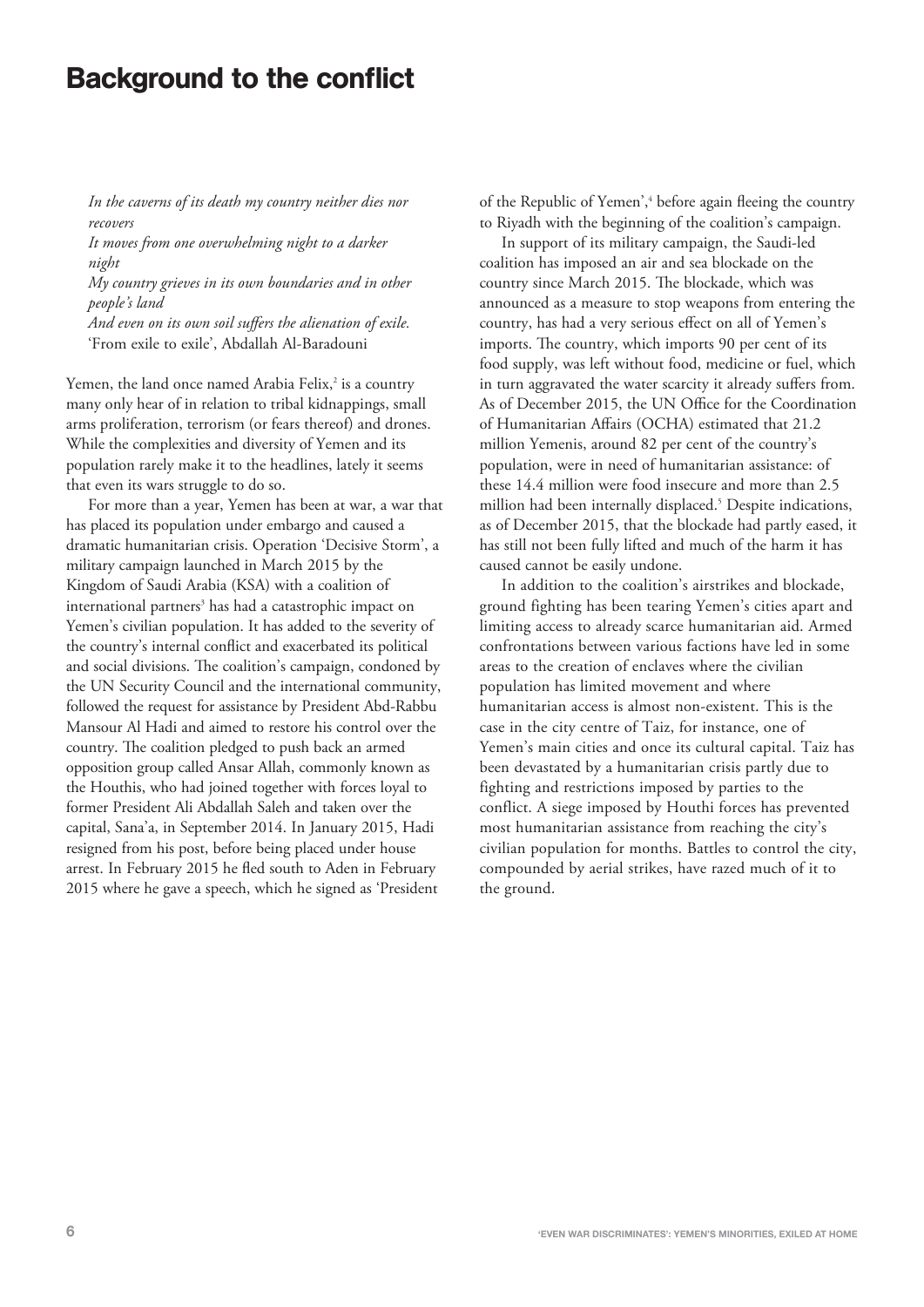# The weight of oblivion: how silence has exacerbated Yemen's current conflict

*'It feels as if the world turned the lights off and left our house. Alone we stand in this darkness.… Tell them we will light all our candles, for hope'.*  Yemeni doctor, Sana'a, September 2015

While UN agencies are mostly operating through local implementing partners in Yemen and with very reduced numbers of staff, most humanitarian organizations evacuated their non-essential staff in early 2015 and did not return, or returned with limited operations and movement, due to security concerns. Fuel scarcity, insecurity, restrictions by various armed groups and also the self-imposed restrictions of many humanitarian organizations have had a direct impact on their ability to access those most in need of assistance. The civilian population, while requiring high levels of humanitarian assistance, remains largely unreached and is trapped between unfriendly borders by land, and hostile seas. Of the estimated 168,129 people who have left Yemen since April 2015,<sup>6</sup> most are Somalis and other nationalities, including Ethiopians.

The lack of coverage of the conflict in international media is only amplified by the inaction of various UN bodies and major powers. In September 2015, a UN

Human Rights Council draft resolution, initiated by the Netherlands and calling for a UN fact-finding mission to investigate and document allegations of human rights violations and international humanitarian law in Yemen, was quickly opposed by the Saudi-led coalition and its Arab partners.<sup>7</sup> The Saudi-led group submitted a separate resolution, and the Dutch had to withdraw their resolution for lack of support from Yemen itself and from other members of the Human Rights Council, including the US, the UK and France. As a result, an important opportunity to launch urgent independent investigations into the current human rights situation in Yemen was missed.

The resolution that was adopted was much weaker and instead asked the Office of the High Commissioner for Human Rights (OHCHR) to provide 'technical assistance' to the government of Yemen, 'to enable Yemen to fulfil its human rights obligations', and to assist a national commission of inquiry. The resolution was in effect drafted and led by a party to the conflict. It constituted a significant step backwards compared with the initial Dutch draft resolution, as it disregarded the need to dispatch a fact-finding mission to independently investigate and publicly report on violations of human rights and international humanitarian law in Yemen.

#### Standing on the ruins of one's life: allegations of human rights and international humanitarian law violations in Yemen.

A family of seven, including a 2-year-old grandson, was displaced from the centre of Taiz in April 2015. After months of being on the move and looking for a permanent place to stay, they decided to return to their home. The father, who was meant to pack up and hand in the keys of the house where they had been staying, was the last to leave. He arrived home to find his house in ruins and his entire family buried under the rubble. According to one Yemeni aid worker, 'He since returns there every day and calls their names individually. He was very attached to his grandson, that is the name he calls the most.'<sup>8</sup>

Accounts similar to the one above (MRG) are common in Yemen today. While the circumstances of this particular airstrike are unknown, many have hit schools, residential neighbourhoods, including in the old city of Sana'a, the houses of political opponents and their families, and sites that are protected under international humanitarian law, such as hospitals. In May 2015, the entire city of Saada was designated a military target by a coalition spokesperson, a

designation which goes against the principle of distinction between civilian and military targets under international humanitarian law.

While airstrikes are the greatest cause of fatalities, the use of explosive weapons and various forms of artillery, sniper bullets, cluster munitions and mines have been reported in civilian areas. Ninety-three per cent of casualties from airlaunched explosive weapons alone on populated areas between January and July 2015 were civilians.<sup>9</sup> Allegations of violations of human rights and international humanitarian law by all parties to the conflict continue to emerge;<sup>10</sup> these include indiscriminate aerial attacks, bombing and looting of medical facilities, diversion of aid and restrictions by armed groups on access to humanitarian aid, use and recruitment of children, enforced disappearances, and targeted killings or extra-judicial executions. No credible or independent investigations into allegations of international humanitarian law or human rights violations committed by either party to the conflict have so far been conducted.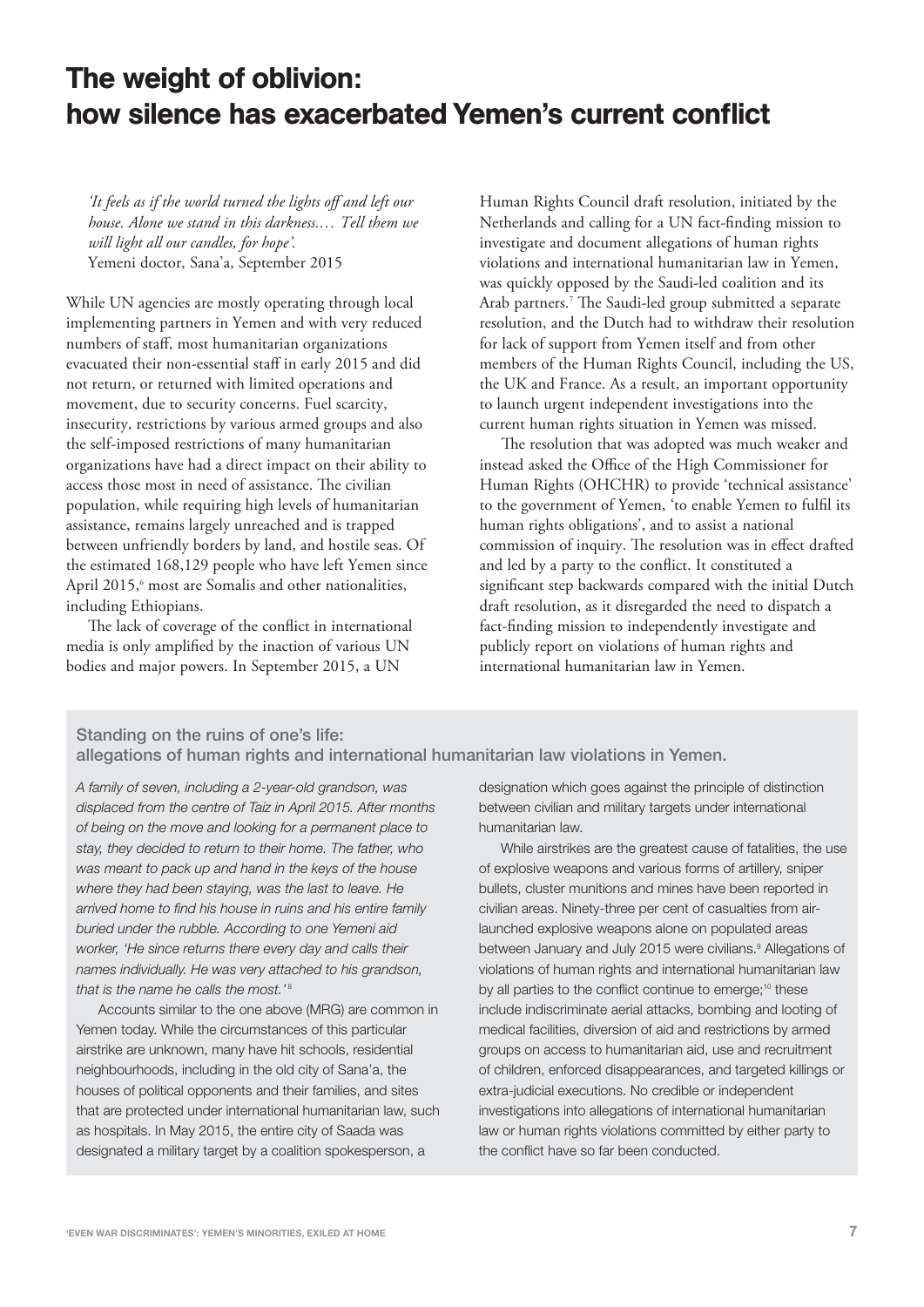# The situation of Yemen's religious minorities

Yemen is often portrayed as religiously homogenous country, as 99 per cent of its general population are Muslim. Muslims in Yemen are mainly divided into Shafi'i Sunnis (the majority of Sunnis in Yemen, estimated to be around 65 per cent of the population), with Shi'a making up the remaining  $35$  per cent.<sup>11</sup>

Though the small proportion of non-Muslims in Yemen account for less than 1 per cent of the general population, there are a number of religious minorities in Yemen, including Bahá'í, Christians, Hindus and Jews. Yemen's minorities also include a number of Muslim minorities. Zaidi Shi'a are the largest Muslim minority, and the Ismailis, also known as the Seveners, constitute the second largest Shi'a minority in Yemen. Sufism is also practised in various parts of the country, including Aden. Like non-Muslim minorities, a number of Muslim minorities have also historically experienced discrimination in Yemen.

### **The rise of religious extremism**

While a black-and-white picture of intolerance and extremism is routinely presented in the headlines on Yemen, the country's complexities partly reveal themselves in relation to its minorities and their survival as part of the social fabric in various regions. Judaism has since ancient times been an integral part of Yemeni society. Minorities have existed in Yemen, even if in small numbers, for centuries. While targeted incidents of violence against non-Muslims have occurred over the past few decades, there has been a considerable rise in violence and extremism over the past decade or so.

A number of Yemenis interviewed for this briefing portrayed the rise in religious extremism as 'un-Yemeni', an imported phenomenon that they regarded as alien to Yemeni society. Some thought it was the product of Wahhabi influence, and political Islam. Poverty and socioeconomic marginalization have certainly played a role in the ability of radical movements to mobilize and recruit, especially among youth. Regardless of the root causes, the realities today for minorities have nevertheless been shaped by decades of change, including the rise of extremist groups. These mainly include Al Qaeda in the Arabian Peninsula (AQAP) and the recent Islamic State (IS) in Yemen, denounced by AQAP itself as 'barbaric'<sup>12</sup> and regarded by many of those interviewed for this briefing as more extreme than AQAP, with no tribal grassroots or connections. Both groups have been able to exploit the power voids created in recent months. In mid April 2015, AQAP benefited from the fighting in other governorates and expanded its control in Hadramout, taking over the

port of Al Mukalla. AQAP has reportedly been attempting to gain the trust of the local population through service provision among other methods.<sup>13</sup>

Respondents also indicated that the IS affiliate in Yemen has been mushrooming in a number of areas in recent months, particularly in the south, enabled by the spread of the conflict. Respondents stated that IS had benefited from the coalition's distribution of weapons and equipment to various forces fighting against the Houthis, especially in Aden. In Sana'a, it has claimed responsibility for several explosions and attacks in the last year, including on mosques attended by Houthi followers inside the capital.14 Simultaneous attacks on mosques in Sana'a in March 2015, which left 137 dead, were reportedly followed by a message posted by IS supporters on Twitter, referring to the Houthis as 'polytheists' and warning of a 'flood' to come.<sup>15</sup> Calls for fighters and Sunni tribes to join the fight against the 'Shi'a Houthis' have been common among both groups.

In the interviews for this briefing, many respondents cited the escalation of sectarian tensions as a major concern, with lasting implications for Yemeni society. References in the media and by analysts on the war between 'Sunni Saudi Arabia' and the 'Iran-backed Shi'a rebels' – a flawed oversimplification of the dynamics of the current conflict – serve only to deepen further these dividing lines. The use of hate speech and incitement to sectarian violence has been widely reported during the conflict.<sup>16</sup>

A number of residents displaced from Saada, primarily Zaidi Shi'a, also highlighted concerns over potential sectarian friction between internally displaced persons and host communities. In an interview, two residents of the old city of Sana'a described how the recent attacks and insecurity had created a distinction between Zaidis and Sunnis in the city:

*'We have never distinguished between a Zaidi mosque and a Sunni mosque. We all pray in one mosque, have always done. But now we are afraid to go where the Zaidis pray. So we now pray in our gardens, hoping God will accept our prayers.'* Sunni respondents, Sana'a, September 2015

## **Who are Yemen's Zaidis?**

The Zaidis, known as Fivers, represent one of the branches of Shi'a Islam. Zaidism is distinct from Twelver Shi'ia belief,<sup>17</sup> which is practised in Iran and elsewhere, and is often said to bear more similarities to Sunni than to Shi'a Islam. The distinctions between Zaidism and Twelver Shi'a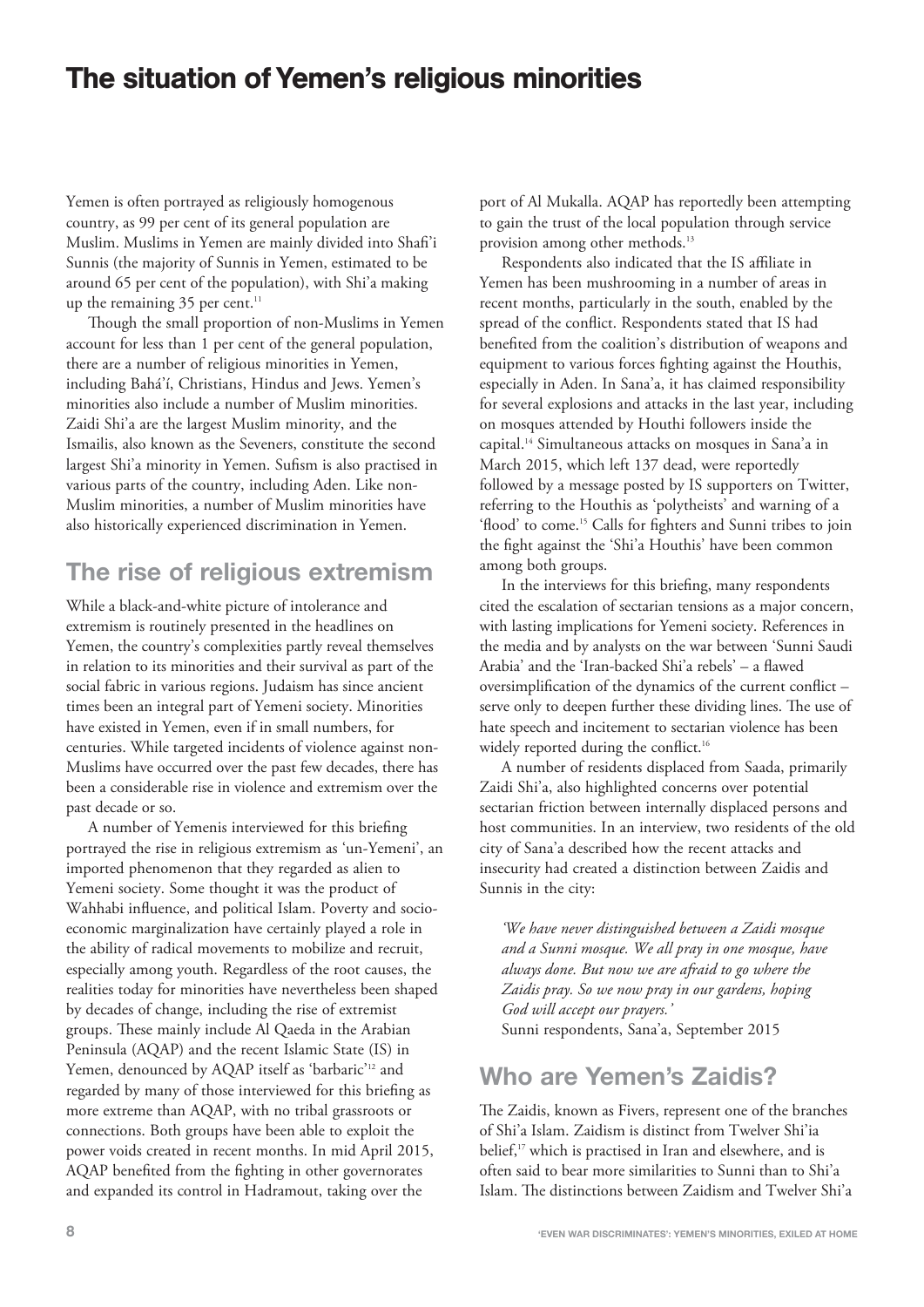belief mean that Zaidis do not fall under the religious patronage of Iran, nor do they have the same cultural and spiritual links as some Shi'a communities elsewhere, in Lebanon for example. While all Shi'a confine the imamate to the lineage of Ali, different sects within Shi'a Islam differ on the genealogy, as to where to trace that lineage and where to terminate it. The Zaidis do so with Zaid bin Zain Al-Abideen. For Zaidis, a legitimate ruler would ideally be a descendant of Prophet Muhammad through Fatimah, his daughter,<sup>18</sup> but also – and alternatively if kinship is not possible – be someone with supreme knowledge, wisdom and justice, which they perceive to be essential qualities of a

good Imam. In Zaidism, the image of the Imam is loaded with religious but also social symbolism. The Zaidi imamate in Yemen ended with the 1962 republican revolution, after almost one thousand years. The end of the imamate was followed by the marginalization of northern areas, such as the Saada governorate, which are predominantly Zaidi.

While Zaidis make up the majority of Houthi followers, it is not the case that all Zaidis are Houthis. Zaidism, which was once associated with the imamate, is today associated with the Houthis. This association has also partly exacerbated the sectarian divides that are currently emerging.

#### The Saada war and the rise of the Houthis

'Death to America, Death to Israel, Damnation to the Jews' is part of the slogan for which the Houthis have become well known, one that many of their members claim is targeted at the states and policies of Israel and the US, rather than Jewish or American civilians.

The Houthis were originally followers of the late Hussein Al Houthi, a former member of parliament, who led them at the beginning of what became known as the Saada war, until he was killed in September 2004. The war started as a local insurgency in Saada governorate, an underdeveloped and marginalized area near the border with Saudi Arabia, during the rule of former President Ali Abdallah Saleh. Saleh labelled the Houthis a terrorist group, an accusation many refuted, as they had not conducted any attacks against civilians. He also accused them of attempting to overthrow the government and to bring back the rule of the imamate to Yemen. The Houthis claimed that their goal was to end the marginalization of their people and to have a fair ruler.<sup>19</sup> The Houthis blamed



POSTERS PAYING TRIBUTE TO KILLED HOUTHI FIGHTERS ADORNING SHOPS AND WALLS IN SANA'A WITH THE HOUTHI SLOGAN OF 'GOD IS GREAT, DEATH TO AMERICA, DEATH TO ISRAEL, DAMNATION TO THE JEWS, VICTORY TO ISLAM' © RANIA EL RAJJI

Saleh for his ties with the US and Saudi Arabia, which they perceived to be expanding Salafism into Yemen, including Saada.

#### **Yemen's Ismailis: caught in the crossfire**

Ismailis form another branch of Shi'a Islam that is distinct from both Twelver and Zaidi faith. While Ismailis divide into various branches and subgroups, in Yemen, they mainly belong to the *Sulaymaniya* and *Dawoodiya* (commonly known as Bohra) groups. Ismailis in Yemen have had a history of persecution dating back to the imamate, which at times prompted their exile within Yemen, mainly to Haraz, and to other parts of the world, including India where most Bohras are found today.<sup>20</sup> As a result of the importance they place on their shrines, Ismailis have constantly been accused of polytheism. The secretive nature of their faith is largely a result of the denigration they suffered following the fall of the Fatimid dynasty,<sup>21</sup> and continue to suffer to this day due to prejudices about their belief and practices. They have also reportedly been marginalized,<sup>22</sup> and were excluded from

political representation in Yemen, including at the level of the National Dialogue Conference.

In July 2015, IS claimed an attack on a Dawoodi Ismaili mosque in Sana'a, reportedly accusing Dawoodi Ismailis of supporting the Houthis.<sup>23</sup> In a statement that followed the explosion, IS stated that the attack was part of a 'wave of military security operations in revenge for Muslims against the Houthi *rafida'* (meaning 'rejectors'), and that the explosion targeted a 'temple belonging to the Ismaili Bohra, who support the polytheist Houthis'.<sup>24</sup> Attacks against Dawoodi Ismailis in Aden have also been reported, including threats and accusations made against them of supporting the Houthis, which prompted some of the city's Dawoodi Ismailis to leave the country for Djibouti.25 With the beginning of the war, the Indian government also evacuated thousands of Indians caught in Yemen, including at least 140 Dawoodi Ismailis who were in Aden on a pilgrimage, some of whom had family ties in Yemen.<sup>26</sup> Activists informed MRG that incidents of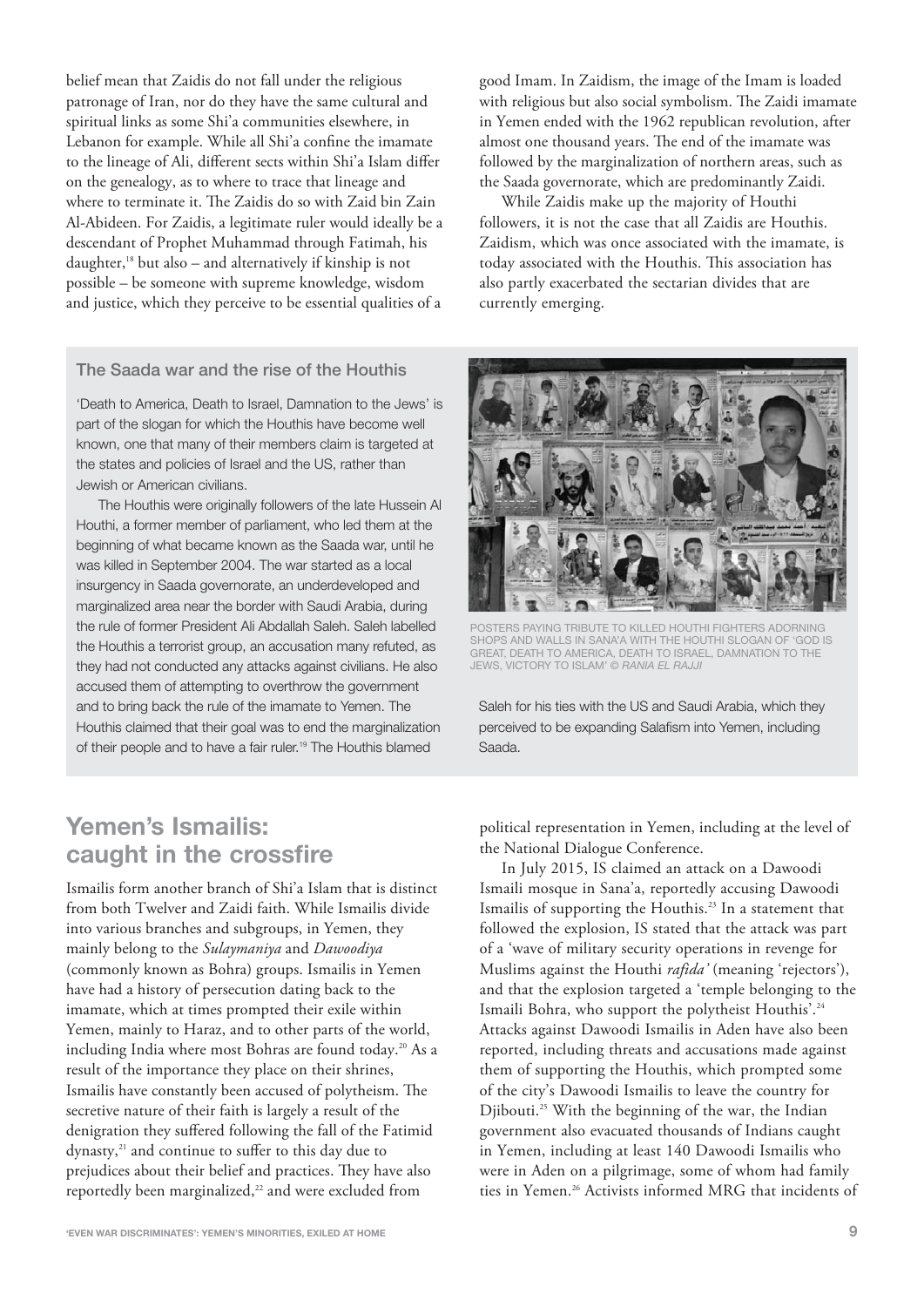kidnapping of Ismailis have been on the rise since the conflict started, some in Sana'a and others in Aden. While in a few cases the kidnappers had reportedly requested a ransom, the reasons for some of the kidnappings were unknown.<sup>27</sup>

While there are spiritual differences between various Shi'a sects, the case of the Ismailis, like that of the Zaidis, points towards a deepening of the Shi'a–Sunni divide in Yemen. The individual grievances and violations suffered by Ismaili Yemenis, like all other minorities in Yemen, are more and more likely to fall through the cracks in a polarized war. The use of hate speech and slogans targeting specific religious groups, including by prominent sheikhs during Friday prayers, is common in Yemen and the region. This has contributed directly to an increase in violence, especially affecting religious minorities.<sup>28</sup>

#### **The last Yemeni Jews**

*'I am Temani Y. Z.*<sup>29</sup> *the Yemeni, the Jew, the son of Sana'a …'*

Yemeni Jewish man, Sana'a, December 2015

Following the creation of the state of Israel in 1948, the Middle East's Jewish communities withered as people eventually left their respective countries, mainly to go to Israel, but also to North and South America, Australia and Europe. While declared *personae non grata* in a number of Arab countries, in some they remained and tried to fight for their existence. This nevertheless became an increasing struggle. Within ten years, the Jewish population of the Arab world had halved. Those who remained were subject to travel bans in places, and faced the rise of fundamentalism and anti-Jewish sentiment, especially with the repercussions of the various wars between Israel and Arab countries, including the 1967 war.

The Yemeni Jews have had a history of legal and social persecution in Yemen, causing a steady trickle of Jews out of Yemen, often on foot, to Palestine over the centuries. Though treated as social pariahs for much of the nineteenth century, their situation temporarily improved after the Turks recaptured Yemen and abrogated humiliating decrees such as the 'crown decree'30 in 1872. In 1921 Imam Yahya reinstated the 'orphans decree', which remained in place until the 1950s. The decree ordered that every *dhimmi* – including Jewish – orphaned child, would be taken into custody by the authorities and converted to Islam.31 The decree is often described as one of the most traumatizing collective experiences of Yemeni Jews.32 In addition to the impact it had on individuals and families, the decree also posed a threat to the very existence of the Jewish community in Yemen.

In 1947, strikes organized in Aden against the UN's decision to partition Palestine turned into bloody riots that led to the deaths of 82 Jewish people.<sup>33</sup> Shops were looted,

homes and schools burnt. This is thought to have been the main trigger behind the airlift of Yemeni Jews to Israel, beginning in 1949, though many of those who left were also motivated by socio-economic reasons and the desire for a better life.

Between 1949 and 1950, an estimated 49,000<sup>34</sup> Yemeni Jews were airlifted to Israel in a secret operation that was named Operation Magic Carpet, or Wings of Eagles. Only 3,500 remained. Large waves of migration came to a halt with the 1962 war in the north of Yemen. A travel ban remained in place until 1992. While estimates varied, in 2005, the remaining Jews of Yemen were thought to number between 200 and 500.<sup>35</sup> However, according to some research, between 1,500 and 2,000 Yemeni Jews may have stayed in the country but concealed their religious identity for fear of persecution.<sup>36</sup>

The situation for those who stayed continued to deteriorate in the years that followed. The remaining Jews in Yemen were mostly centred in Saada and in Raida. They lived with limited opportunities and under the predefined social status of *dhimmis*. This also meant they were considered 'tribal protégés', as the tribal system imposed on tribesmen, as a matter of honour, the protection of the 'weak', which included Yemeni Jews.<sup>37</sup>

Incidents of violence against Yemeni Jews nevertheless continued to occur. In 2008, Moshe Ya'ich Al-Nahare, a Jewish resident of Raida, a city north of Sana'a that retained one of the largest concentrations of Yemeni Jews, was killed by another resident who reportedly shouted 'Convert or die!' The court first considered the murderer to be 'mentally imbalanced';<sup>38</sup> he was eventually sentenced to death but escaped from prison. During and after the trial, Al-Nahare's family came under constant pressure from the killer's tribe to accept blood money in return for sparing his life. Al-Nahare's family reportedly left the country as a result.39 In May 2012, Aharon Zindani, another Yemeni Jew, was reportedly accused of witchcraft and stabbed to death in a market in Sana'a.40

Saada's remaining Jews were among thousands of internally displaced persons who left the region from 2006 onwards following the outbreak of conflict in the area. MRG could not obtain any direct testimonies as to the nature of the threats that made them leave Saada; reports widely allege they were targeted with violence or threat of violence, harassment and were at risk of forced conversion by members of the Houthis during the years of the conflict.41 A number of Jews from Raida and Saada were offered shelter by former President Saleh in a compound that used to be under government protection, called the 'touristic city', in Sana'a. Some have left the country since.

While reports differ as to the exact number of Jews remaining in Yemen, our interviewees reported there were presently 83 members of the community, mainly divided between Sana'a and Raida. They keep a low profile, with men tucking away their *payots* or sidelocks, and practise their religious rituals in the privacy of their homes. There have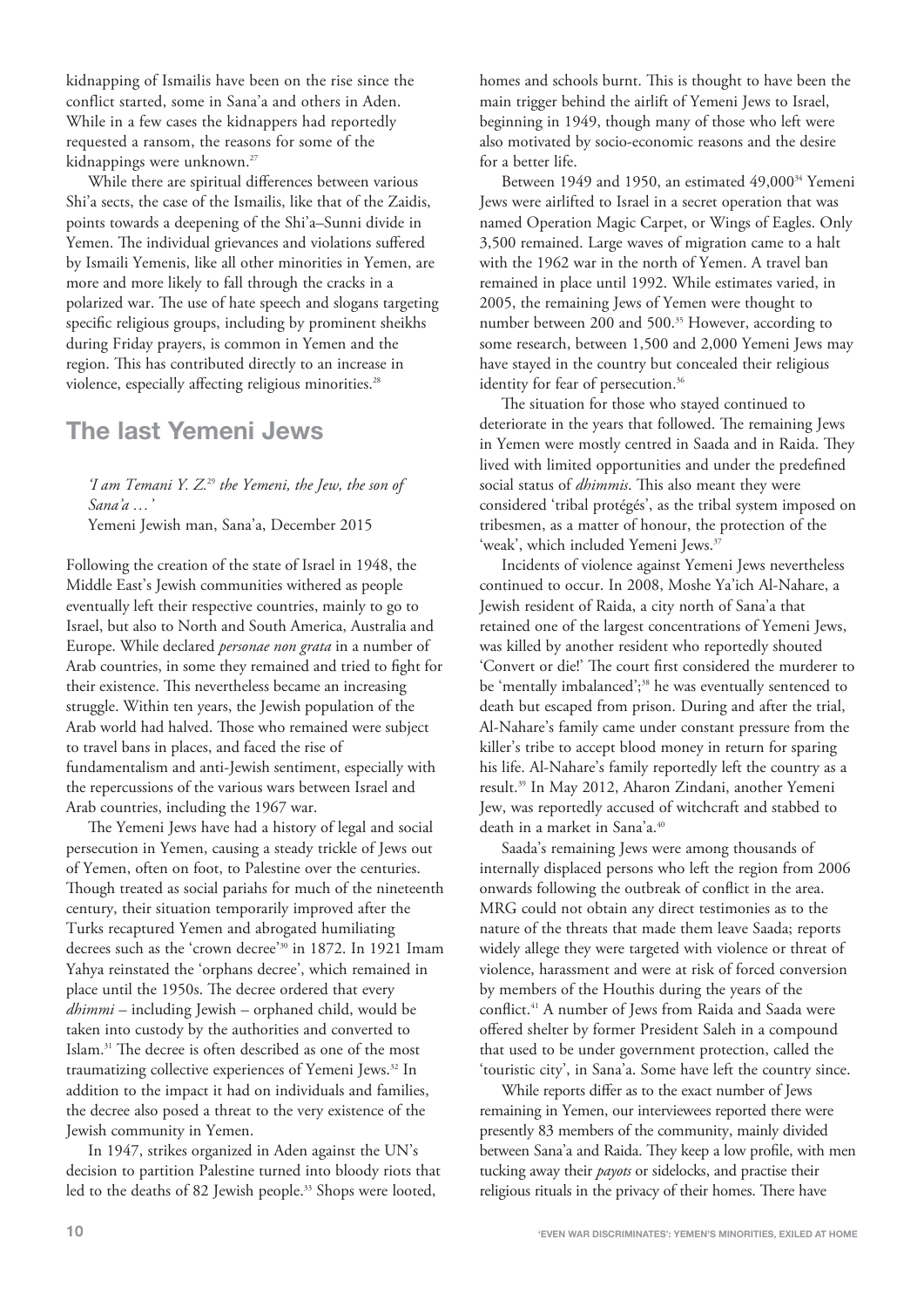been sporadic accounts over the last year of continued threats and violence against members of the Jewish community.<sup>42</sup> Houthi leaders say that their sentiments are against 'Zionism and the occupation of Palestine' but that Yemeni Jews should not be afraid.43 Information obtained in the course of our research suggests that the stipends that were previously given to Yemeni Jews by the government after their move to Sana'a have now stopped, leaving them destitute.<sup>44</sup>

For the Jews of Yemen, the future is what they are living right now. The few who remain are facing the burden of war, as all Yemenis are, but also the burden of having no freedoms, no means of subsistence, and living in constant fear of becoming the next scapegoat in many

people's eyes. Like those who left the country in 1949, the Yemeni Jews forced to flee Saada almost 60 years later had to abandon everything they knew or owned. Today, those who have not gone into exile are living in confinement:

*'I have stopped wanting to speak. People come and go … people speak in our name … we remain with the consequences of their words.… We hold a memory, years of memory, but if words are of silver, silence is of gold today…. Forgive my harsh words, they come from a place of hurt …'*

Excerpts from interviews with a Yemeni Jew living in Sana'a, between September and December 2015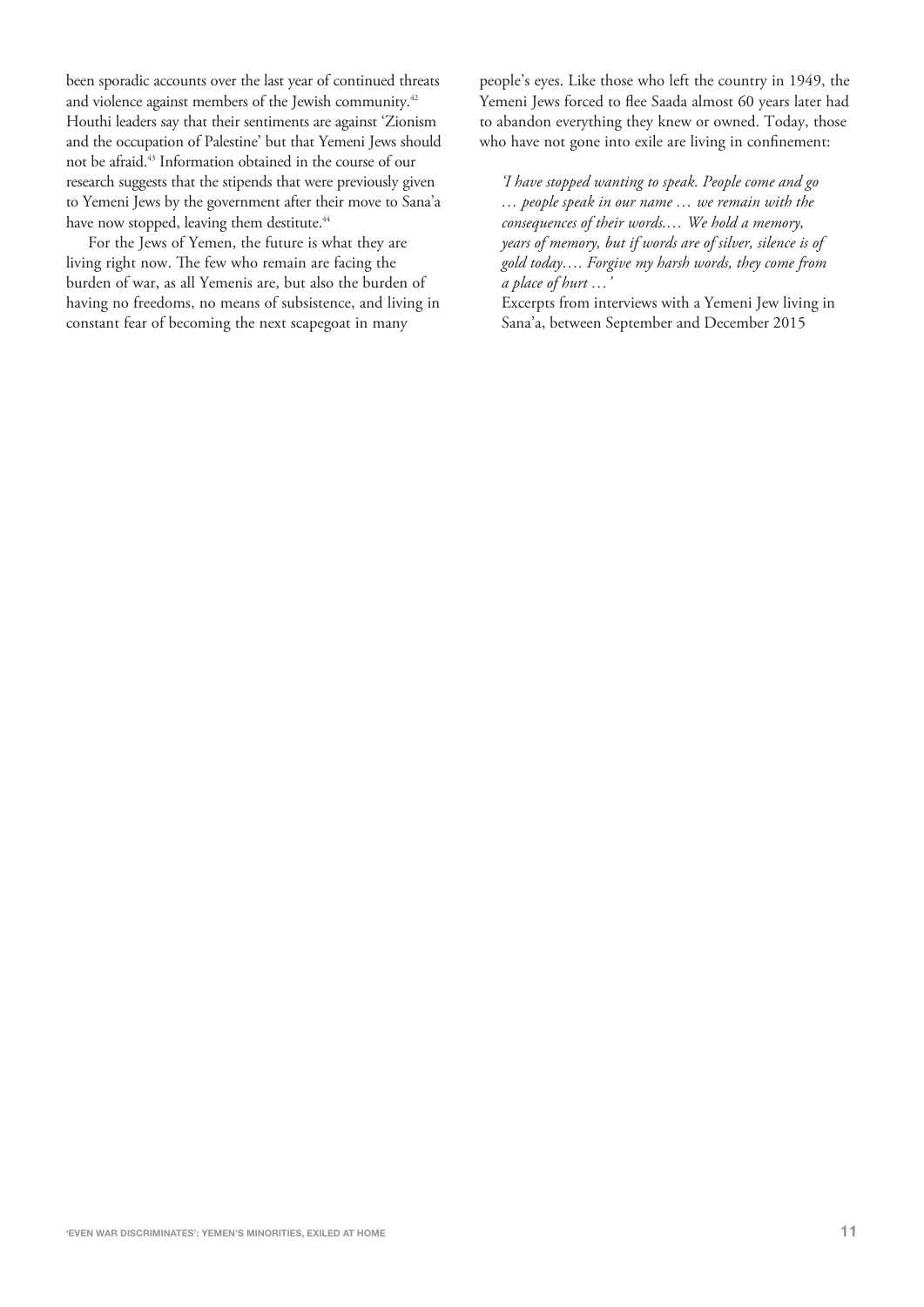# Caste-based discrimination in Yemen: the case of the Muhamasheen

*'From Akhdam to Muhamasheen: the terminology changed, but our situation remained the same.'* Muhamasheen community member, Sana'a, March 2015

Yemen's long history as a tribal society continues to govern its social structures to this day, presenting a parallel system of governance and traditions in many parts of the country alongside the formal Yemeni state.<sup>45</sup> This in turn permeates the country's social order, creating a form of social hierarchy. But, in addition to these social dynamics, there are groups that suffer from caste-based discrimination, such as the Muhamasheen, who, according to some, account for up to 10 per cent<sup>46</sup> of Yemen's population. Their marginalization becomes especially acute in the context of the deepening humanitarian disaster.

*Al Muhamasheen* translates as 'the marginalized' and is a word that designates a group that was – and to a large extent remains – commonly known in Yemen as the *Akhdam*, or the servants. There are controversies about the ethnic origins of the group. Some believe they are descended from African slaves or Ethiopian soldiers from as far back as the sixth century.<sup>47</sup> Others nevertheless think they are of Yemeni origin. *Al Muhamasheen* is the term that was adopted by the group itself to escape the derogatory term of *Akhdam*. It came to our attention that to some Yemenis, including some aid workers, references to *Al Muhamasheen* were not always understood. One Muhamasheen activist interviewed for this briefing mentioned that some Muhamasheen representatives themselves still refer to their community as the *Akhdam*.

But if terminology plays an important role in deconstructing negative assumptions, and asserting or



TWO MUHAMASHEEN CHILDREN RIDING A REFUSE COLLECTION TRUCK WITH A SLOGAN THAT READS 'CLEANLINESS IS THE BEST IMAGE FOR MY COUNTRY' IN SANA'A © RANIA EL RAJJI

rejecting an identity, the reality of daily life for Yemen's Muhamasheen remains, nonetheless, extremely marginalized. The Muhamasheen mostly live in slum areas and on the outskirts of cities, and are mostly confined to menial low-paid jobs, such as garbage collection and cleaning jobs. They suffer from higher rates of unemployment and generally live in poverty.

Muhamasheen are commonly not allowed to marry with non-Muhamasheen people. Reports of violence targeting them, including gender-based violence, are rife. The fact that they fall outside the tribal and societal structure means they have little access to redress or mediation. While laws in Yemen do not specifically discriminate against Muhamasheen, discrimination against them permeates the entire Yemeni system, including administrative structures, local and traditional authorities. As a result they find themselves either denied access to many rights – including civil and political rights – or without the ability or awareness to access their rights. In a country where birth registration rates are already as low as 17 per cent, only 9 per cent of Muhamasheen reportedly register their children at birth.<sup>48</sup> A survey conducted by UNICEF (the UN Children's Fund) of 9,200 households, covering 51,406 Muhamasheen, also highlighted the terrible living conditions facing the community and their lack of access to basic services such as water, sanitation and education, as well as the limited economic opportunities available to them. The report stated that 'one in five people aged 15 or over could read or write and only two in four children aged 6 to 17 are enrolled in school, though the average is nearly twice this figure… Only two in five Muhamasheen houses had a latrine.'49 As a result of their social marginalization, Muhamasheen communities have suffered a history of violence, social exploitation and political manipulation.

During the 2011 uprising in Yemen, many Muhamasheen took to the streets with other citizens, calling for social change. During the National Dialogue Conference (NDC) that ensued, the community was represented by just one out of a total of 565 delegates. Nevertheless, one positive result was the inclusion of a provision in the NDC outcomes stipulating 'fair national policies and procedures to ensure marginalized persons' access to decent housing, basic public services, free health care, and job opportunities'.50 However, with the subsequent breakdown of the frail national consensus and Yemen's slide into conflict, there was no opportunity to translate these provisions into real change for the community.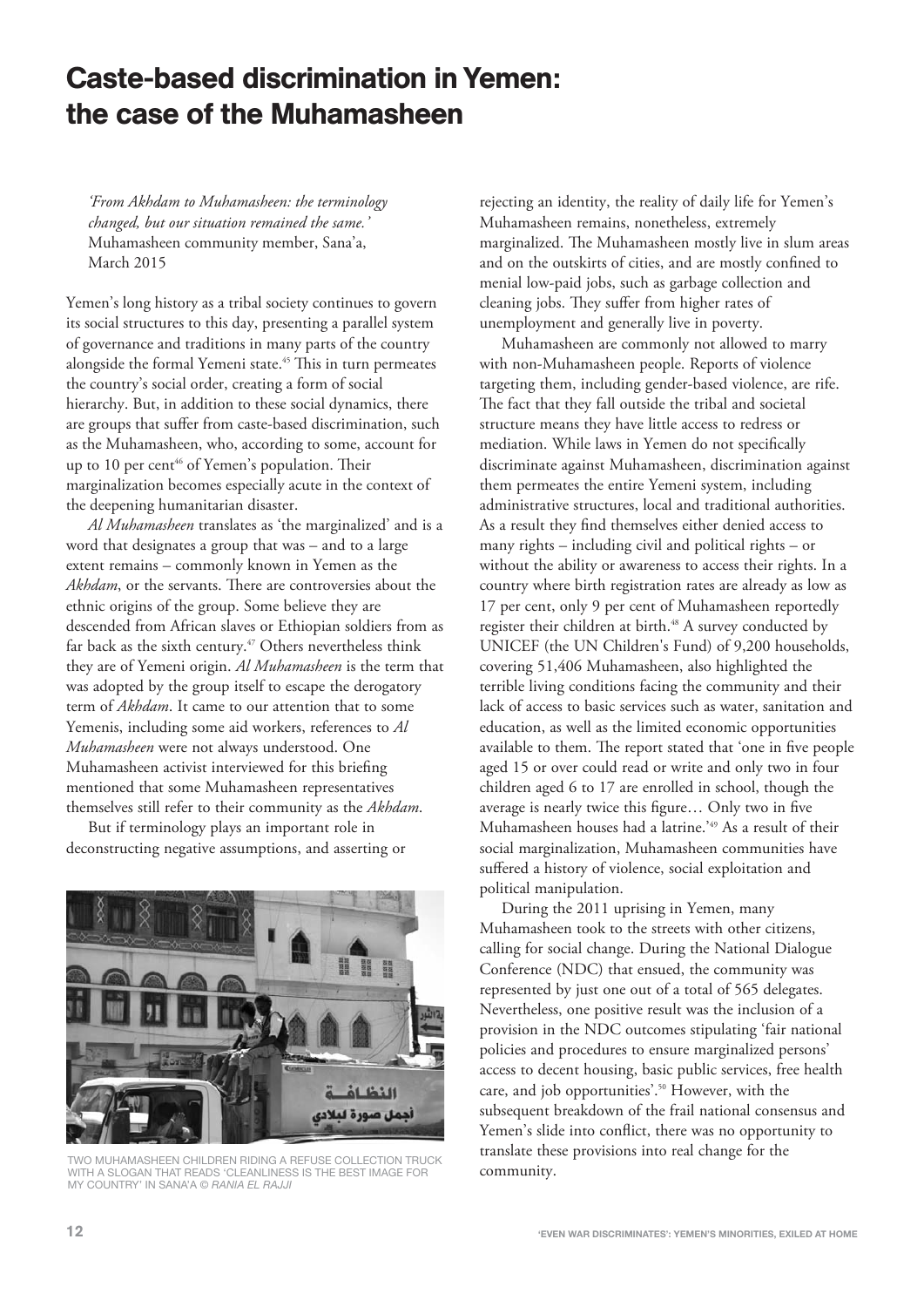## **Under siege: the conflict's impact on Muhamasheen**

*'Even war discriminates.'*  Yemeni activist, Sana'a, November 2015

The war that ravaged Yemen since March 2015 has had a devastating impact on Muhamasheen. The cities most affected by conflict – Aden, Taiz and, more recently, Hodeida – had large concentrations of Muhamasheen. Muhamasheen neighbourhoods in Taiz were hit very early on by coalition airstrikes, and Muhamasheen were among the first to be internally displaced. Saada also had a concentration of Muhamasheen who were displaced to other governorates, such as Amran, when Saada was heavily bombed by the coalition in April 2015.

Their experience of displacement has nevertheless been very different from that of other Yemenis. While all interviewees said that their needs, mainly food and water, were commonly shared and their 'sorrows the same',<sup>51</sup> the geography and experience of their displacement reflect inherent patterns of discrimination within Yemeni society. In most cities, Muhamasheen moved into open lands instead of public institutions and schools. While in some localities that were less affected by the war, host communities and local authorities attempted to support internally displaced population from areas such as Saada to the extent possible, our interviews in three main locations show that Muhamasheen were largely left to their own devices. In parts of Amran, for instance, they were reportedly asked to evacuate agricultural land by landowners.

In Taiz, Muhamasheen first moved into parks and open spaces where some built shelters, then most into schools in the Hoban area. While they are presently being asked to evacuate the schools, their lack of tribal connections means they have no native villages to return to. They have not been allowed to stay on most land where they have taken refuge, either by the sheikhs or by the local Aqel Al Harra (a local neighbourhood chief), and are not seen as being equal partners in negotiating for access to land. The lack of documentation among Muhamasheen communities could also have an impact on their ability to benefit from aid distributions. In addition to the scarcities created by the countrywide and inland blockades, Muhamasheen have reported being sidelined on distribution lists because of discrimination, further reducing their access to the limited humanitarian assistance available. On 21 December 2015, Muhamasheen activists informed MRG that sheikhs in a specific location in Taiz had diverted part of an aid distribution<sup>52</sup> destined for Muhamasheen. Protests by community members were reportedly met with threats of violence. This report resonates with similar concerns raised over sheikhs diverting part of the aid in a number of locations.

Due to their lack of access to safer locations and the fact that they are constantly being pushed back and

displaced, in areas such as Taiz Muhamasheen are presently moving into highly volatile locations, closer to the fighting or in proximity to military zones. The absence of adequate mapping of the location of Muhamasheen in the areas most affected by conflict further adds to the difficulties of reaching them and making accessible to them whatever protection mechanisms might otherwise be available.

In an interview with women from a Muhamasheen internally displaced persons (IDP) camp in the governorate of Amran, they recalled how one of them had suffered from heavy bleeding late in her pregnancy and needed hospitalization. As one respondent explained, 'We did not know where to go or what to do with her, although there is a clinic and hospital in town. We found a way of taking her back to Saada to deliver and get help.'53 Another group stated that some had returned to Saada because they felt that the treatment and living conditions in the host areas and camps were so demeaning that they 'preferred the bombs'.<sup>54</sup>

On 2 December 2015, a Médecins Sans Frontières (MSF) mobile clinic, which had been operating in Al Hoban area since October, was hit by a coalition airstrike.<sup>55</sup> MSF reported the clinic had provided urgent medical care for 480 patients in a matter of two days. The main displaced population of Al Hoban are Muhamasheen. A Muhamasheen activist in Taiz told MRG that the clinic had been dealing with cases of scabies, one of the many outbreaks of the war.<sup>56</sup> MSF reported there were nine injuries from the airstrike. However, on 5 December, MRG received unconfirmed information that one of the displaced patients wounded during the airstrike had died.<sup>57</sup>

According to MSF, the GPS (global positioning system) coordinates of the health structure had been regularly and recently communicated to the coalition.<sup>58</sup> On 4 December, the coalition command in Saudi Arabia stated that it had formed a fact-finding committee to investigate the incident.59 At the time this report went to publication, it was still unclear whether the committee had been formed and the results of the inquiry had not been made public. While this was not the first attack on a Muhamasheen area or neighbourhood, various interviewees stressed the need to investigate why such attacks had occurred and to look into the behaviour of the various parties to the conflict with regard to Muhamasheen communities, both in IDP camps and in civilian settlements in various parts of the country.

Although MRG is not able to verify these figures, sources within Muhamasheen communities in Taiz informed us there were 825 identified Muhamasheen families in Taiz alone, living in small or large gatherings in IDP settlements or schools and public buildings.<sup>60</sup> In addition to these families, the sources claim there are around 650 additional families spread out across the city in open areas, abandoned buildings and old houses. To these families, survival is a daily challenge in a city many described as 'struggling for air'.<sup>61</sup>

While all Yemenis are suffering the reality of war and the prospect of more devastation and poverty, the burden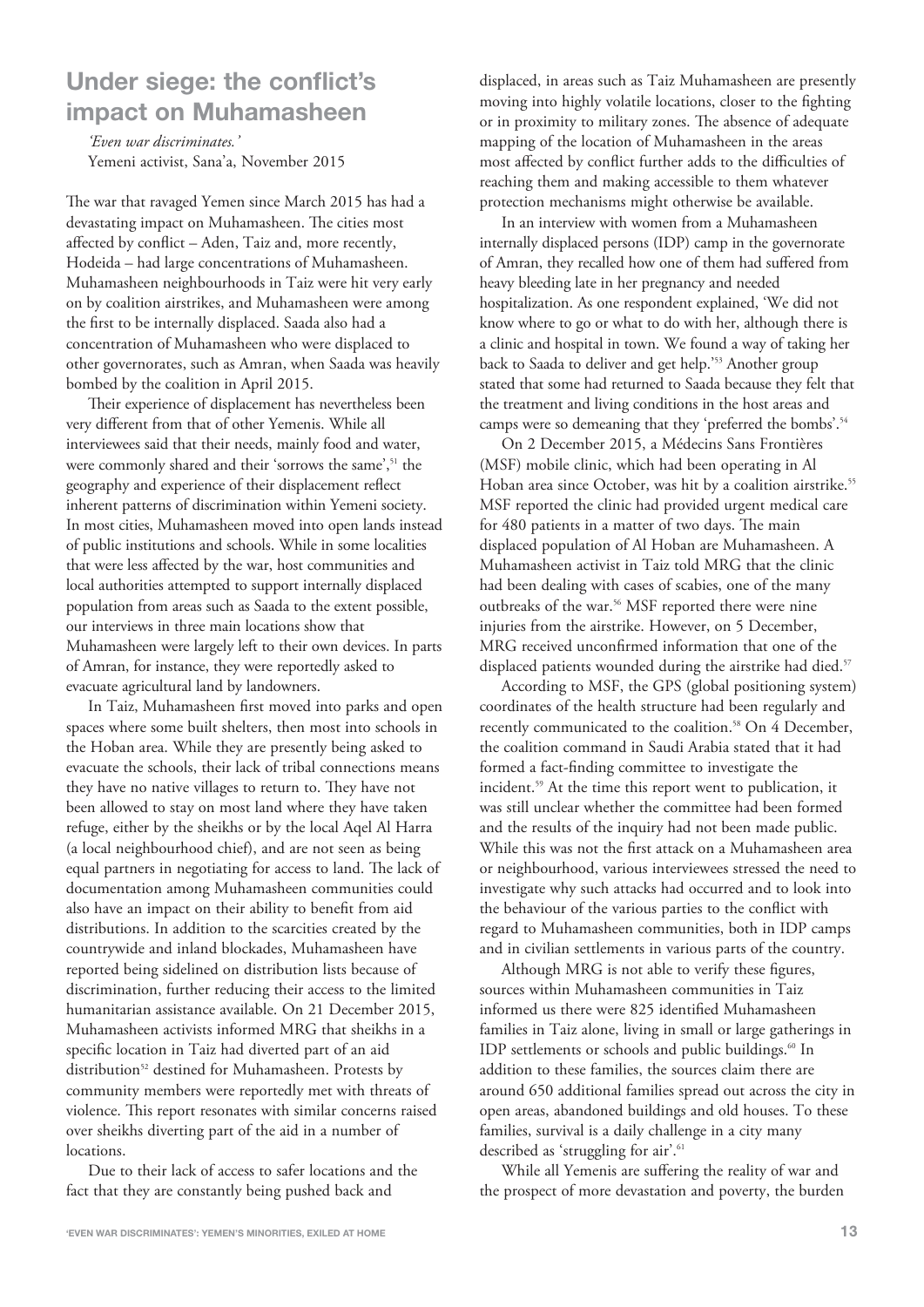

YOUNG MUHAMASHEEN GIRL WASHES CLOTHES BY HER TENT IN AN IDP CAMP © RANIA EL RAJJI

of conflict is the heaviest on the most vulnerable. Those who have not been displaced are at risk of death or serious injury, and those who have been displaced are at risk of exclusion, hunger, disease and further violence. While some young girls are forced into early marriage to escape poverty and to ease some of the economic burdens of their families,<sup>62</sup> boys are being taken to the frontlines. A Muhamasheen activist informed MRG that members of his community, including young boys, are being forcibly recruited by various parties to the conflict. To the Muhamasheen, escape is not even an option.

*'They have no power. Those who refuse face death. Yet death is the only option anyway'.*  Muhamasheen activist, Taiz, December 2015

#### Yemen's refugee and migrant populations

'We will not leave. This country has given us its good days. We will walk through its bad days.' Ethiopian migrant who chose to remain in Sana'a, November 2015

Yemen has been a country of destination and transit for refugees (largely Somalis)<sup>63</sup> and migrants (mainly Ethiopians) from the Horn of Africa for decades, many of whom rely on smugglers to undertake the dangerous crossing through the Red Sea and the Gulf of Aden to Yemen. Despite the onset of the conflict, thousands of migrants continued to head towards Yemeni shores. From January to October 2015, the UN High Commissioner for Refugees (UNHCR) reported 71,780 documented new arrivals into Yemen.<sup>64</sup> Meanwhile, thousands have been evacuated while many remain stranded in the country, despite multiple evacuations by agencies such as the International Organization on Migration (IOM).<sup>65</sup>

Many are undocumented and hence unaccounted for. In October 2015, tens of Ethiopian migrants were sleeping in the streets of Sana'a, opposite the Ethiopian embassy, in the hope they would be repatriated.<sup>66</sup> UNHCR, in its planning strategy for 2016, has estimated that more than 200,000 refugees, migrants and returnees, either in Yemen or fleeing the conflict to neighbouring countries such as Djibouti, Ethiopia, Somalia and Sudan, will require assistance.<sup>67</sup>

Like the Muhamasheen, refugees and migrants do not benefit from tribal or other local support mechanisms. And like the Muhamasheen, they are vulnerable to violence and exploitation partly for who they are. The lack of legal documentation many migrants suffer from increases their vulnerabilities in the present context.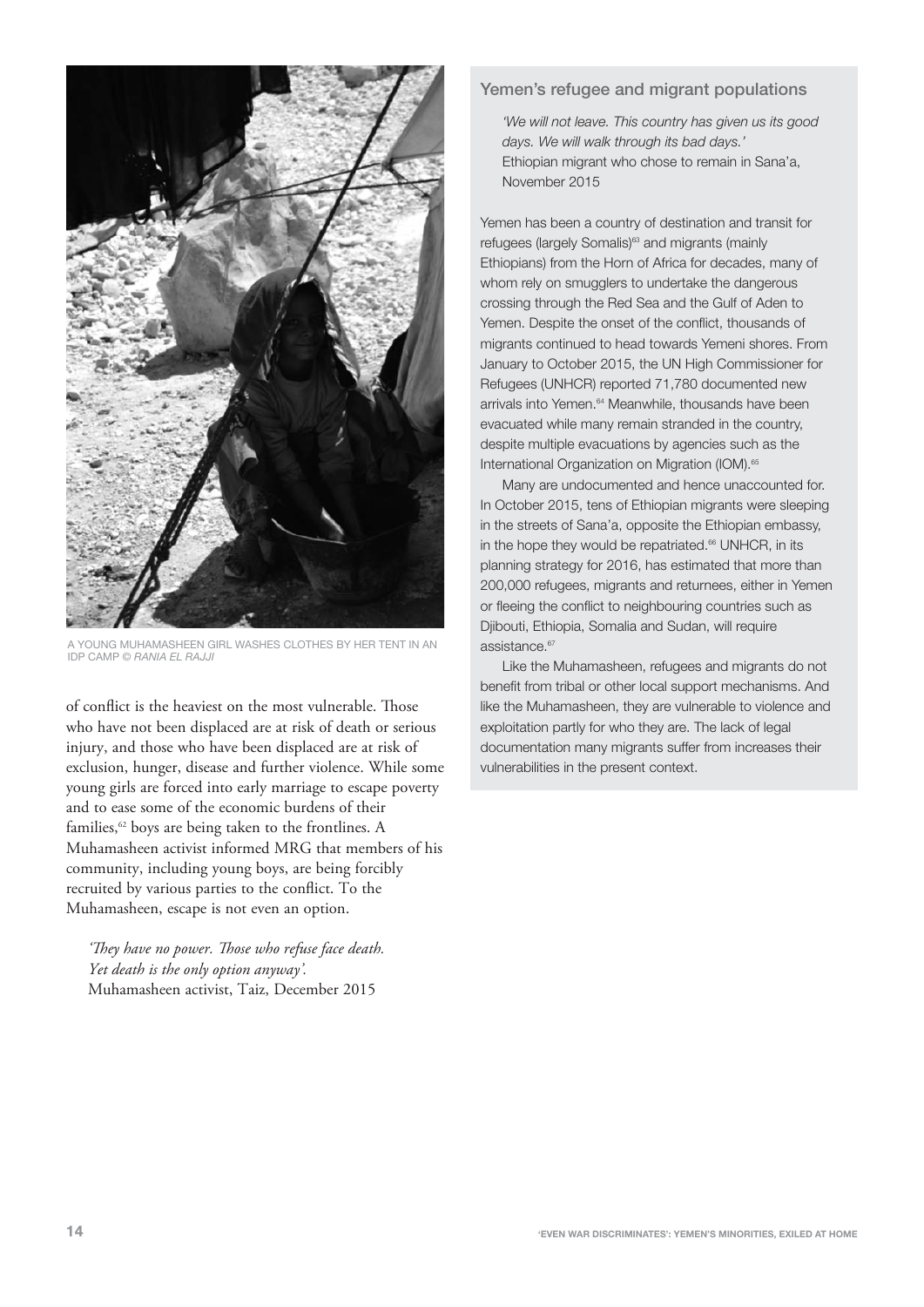## Conclusion

*'And so it goes; every day we bear our wounds and chant our martyrs [referring to civilians] to their graves.'*  Yemeni activist in Taiz, December 2015

While shedding light on issues faced by some of Yemen's minorities today, much remains to be said about the humanitarian and protection needs of the entire Yemeni civilian population, including other minorities.

In too many parts of the world, conflicts can become protracted, and ethnic and sectarian lines become lines of division, even in societies with no history of sectarian strife. The toll of these wars continually falls on civilians and, even more so, on the smallest and most marginalized communities.

In Yemen, existing patterns of discrimination before the outbreak of the current conflict have been deepened in a context of instability, violence and protracted humanitarian crisis. Humanitarian organizations' limited capacities, access and ability to monitor distributions have further exacerbated the vulnerabilities of communities such as the Muhamasheen.

While their plight is shared by millions of other Yemeni civilians whose lives have been devastated, the particular challenges facing minorities must be incorporated into broader humanitarian efforts to protect and assist those on the front line of the conflict. In particular, in a context where community members may be sidelined when it comes to aid distribution and prevented from relocating to

safer areas, targeted measures must be in place to ensure they are not excluded.

The rise in sectarian tensions, hate speech and targeted attacks on religious communities is of great concern and points towards the long-term reverberations of the conflict on Yemeni society in its various social and religious components. While a great deal of attention should be focused on the rise of religious extremism, the international community should ensure that it is addressed with the best interest of the Yemeni people at heart and away from global and regional counter-terrorism policies and strategies.

The international community has failed Yemen in many ways, if only by turning a blind eye to a devastating humanitarian crisis and a conflict tearing an entire country, its population and social fabric apart. The lack of real engagement on the part of regional and international bodies, such as the UN Security Council, has only exacerbated the dire humanitarian and human rights situation.

The final word belongs to a member of a minority, whose request represents an urgent plea addressed to policy makers, the international community and all parties to the conflict in Yemen, to ensure that the protection of minorities remains a priority and hopefully a guiding principle.

*'Keep asking for answers: tell the specialized* [international] *bodies about what is happening to the poorest of the poor and the most vulnerable of all.'* Member of a religious minority in Yemen, December 2015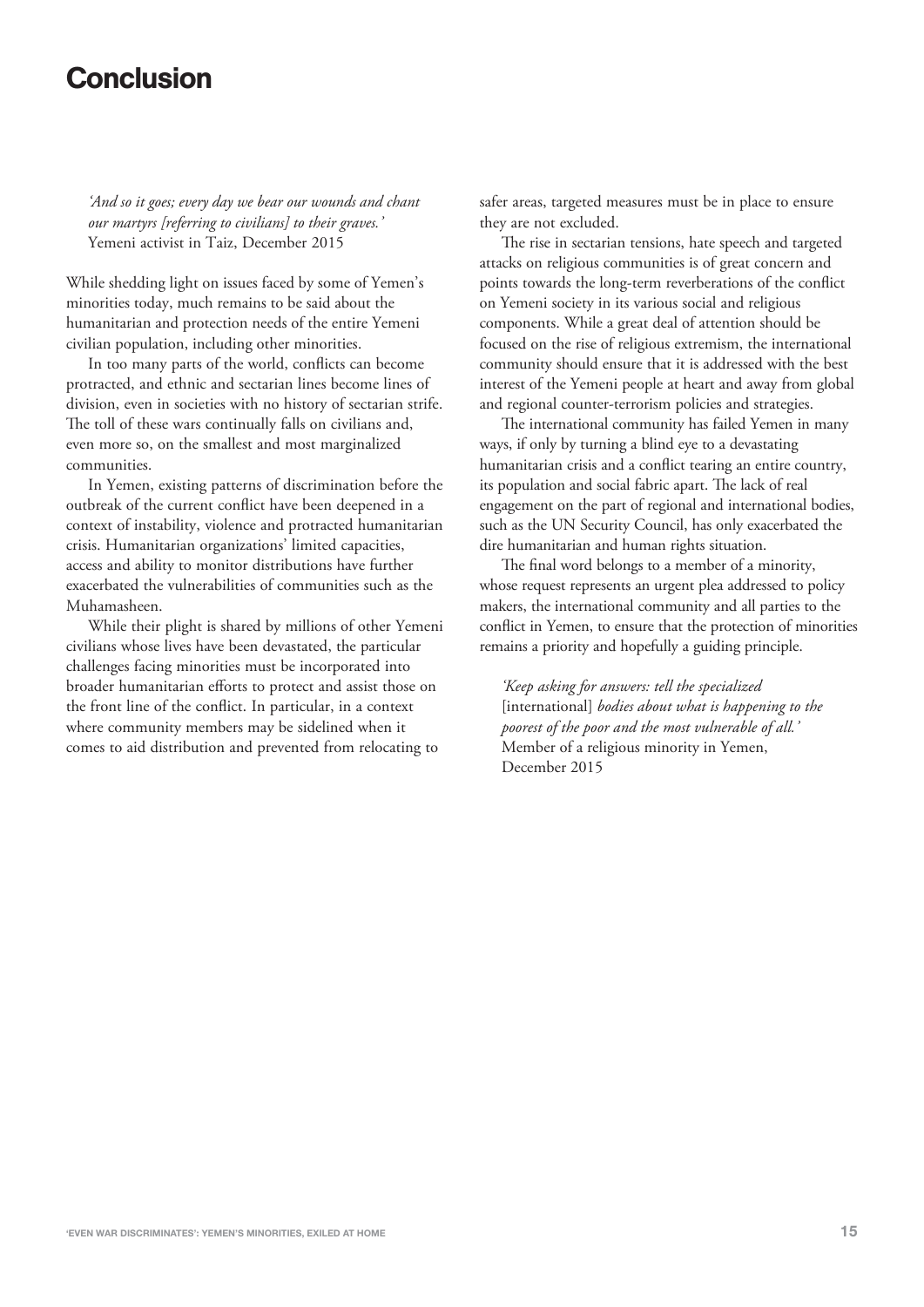# Recommendations

**To the government of Yemen, various governmental and local authorities, and all parties to the conflict:** <sup>68</sup>

- *Secure the protection of all minorities, religious and other, including migrants, in Yemen today.* Issue clear instructions for local authorities and command structures of various armed forces to make sure minorities are protected, and able to move and access humanitarian assistance.
- *Ensure equal treatment and access to services for all civilians affected by war and displacement,* including their secure movement to safety wherever needed.
- *Provide alternative shelter and assistance where needed to all internally displaced, including Muhamasheen.* Refrain from forced expulsions from schools (and other public buildings), and ensure internally displaced persons are offered alternative safe accommodation.
- *Undertake regular and thorough data collection and needs assessments and make sure the results are regularly communicated to UN and other humanitarian agencies.* This should include the locations and numbers of minorities at risk, such as the Muhamasheen. Particular attention should be paid to data disaggregation wherever security conditions allow, in order to identify the most vulnerable, including minority children, women, elderly and persons with disabilities.
- *Ensure that the National Commission of Inquiry conducts effective and transparent investigations into alleged violations of human rights and international humanitarian law,* including those targeting minorities and other vulnerable groups.
- *Ensure that all human rights violations against members of minorities are quickly investigated and documented, and their perpetrators brought to account.* Where (or when) courts are functioning, perpetrators should be brought to justice and tried in accordance with international standards.
- *The coalition and parties to the conflict should undertake prompt, effective and transparent investigations into all suspected incidents of international humanitarian law violations,* including attacks on Muhamasheen areas.
- *All parties to the conflict should provide access to and collaborate with the Office of the UN High Commissioner for Human Rights (OHCHR)* to support independent documentation and reporting of all violations committed during the conflict, including those targeting or affecting minorities.
- *Lift all access restrictions and ensure the safe and unhindered access of humanitarian organizations and*

*workers* to all areas affected by conflict and to all vulnerable populations, including in Taiz and other regions.

- *Condemn and refrain from using incitement to violence and other forms of hate speech* against all religious groups including minorities in Yemen.
- *Guarantee that any future reconciliation or political process involves all of Yemen's minority groups,* and represents their voices, concerns and need for protection by law and practice.

#### **To the international community:**

- *The international community, and in particular members of the UN Human Rights Council and donor countries, should push for independent and effective investigations into suspected violations of human rights and international humanitarian law in the Yemen conflict.* This includes allegations of indiscriminate attacks on IDP camps, Muhamasheen settlements and targeted attacks against minorities.
- *OHCHR should increase its presence in the country and play a leading role in documenting and reporting on all human rights violations and violations of international humanitarian law,* including those targeting or particularly affecting minority groups.
- *The UN Special Rapporteur on minority issues should pay specific attention to the situation of minorities in Yemen,* liaising with other UN mechanisms to ensure oversight and action where required.
- *The UN Special Rapporteur on freedom of religion or belief should pay specific attention to the situation of religious minorities in Yeme*n and report on acts of violence and the escalation of hate speech and its impact in Yemen.
- *Foreign governments, including Security Council member states, should push for the blockade to be lifted,* ensuring that humanitarian assistance as well as essential commodities, including food, fuel and medicines, can enter the country without restrictions.
- *Humanitarian organizations and UN agencies should expand their operations and field presence in Yemen*, and push for more access to areas and communities most affected by conflict, including minorities such as the Muhamasheen.
- *Humanitarian organizations and UN agencies should ensure that assessments are made at the level of vulnerable communities, including Muhamasheen areas,* and that the locations, numbers and needs of Muhamasheen, other minorities, refugees and migrants are constantly analysed and met by adequate humanitarian and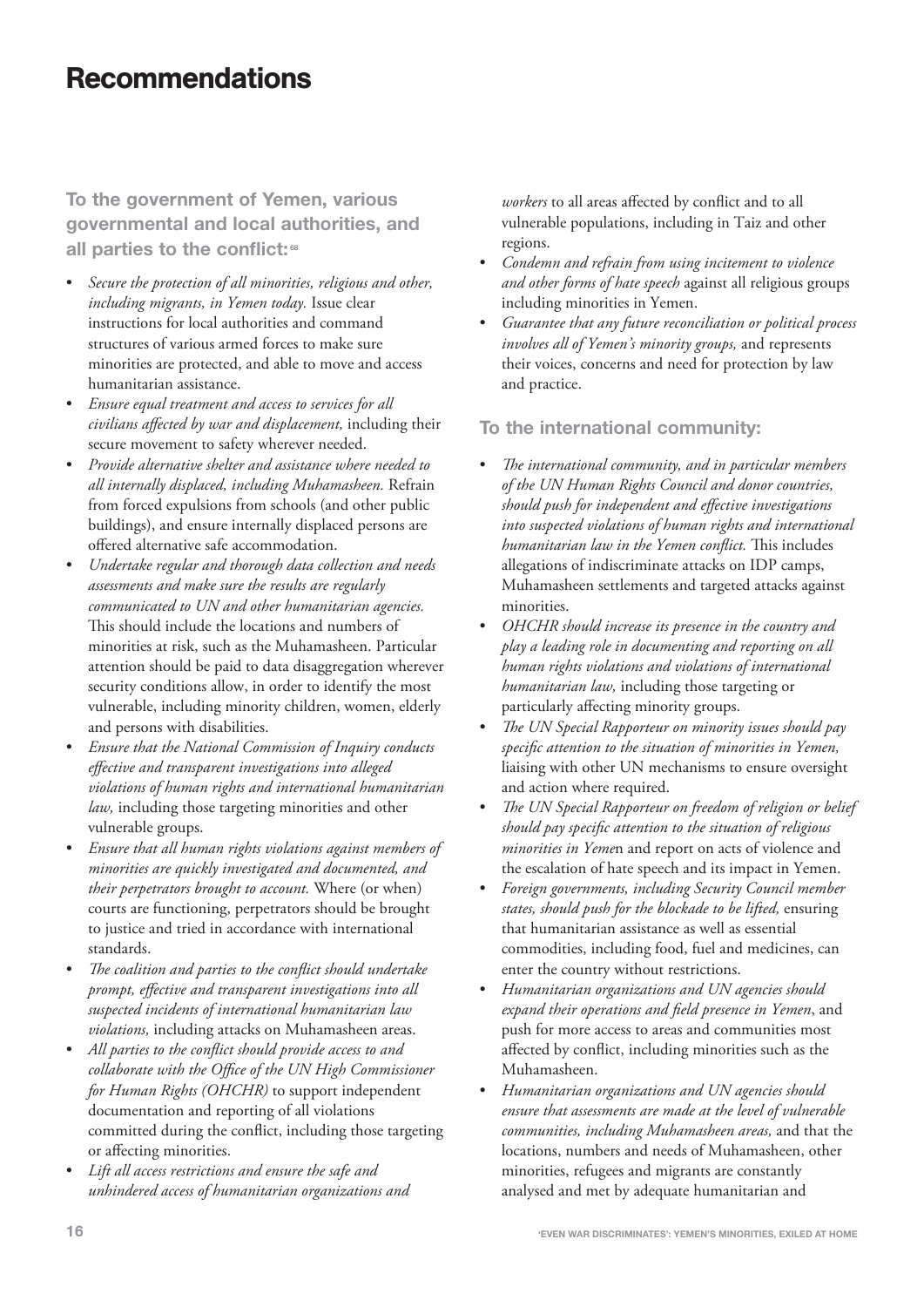protection efforts. The distribution and allocation of aid should be closely monitored to ensure it is reaching populations that need it the most.

- *The international community should ensure that specific attention is paid to the situation of all minorities in Yemen*, and that hate speech as well as acts of targeted violence are swiftly and strongly condemned; pressure should be put on all parties to refrain from acts of violence against minorities, and to ensure that no such acts are committed.
- *The international community should ensure that any talks or future political solution to the conflict includes the issue of reparations* – including financial compensations – by parties to the conflict (where possible) and the coalition specifically, to all civilians, including minority groups, affected by violations of international humanitarian law and human rights law.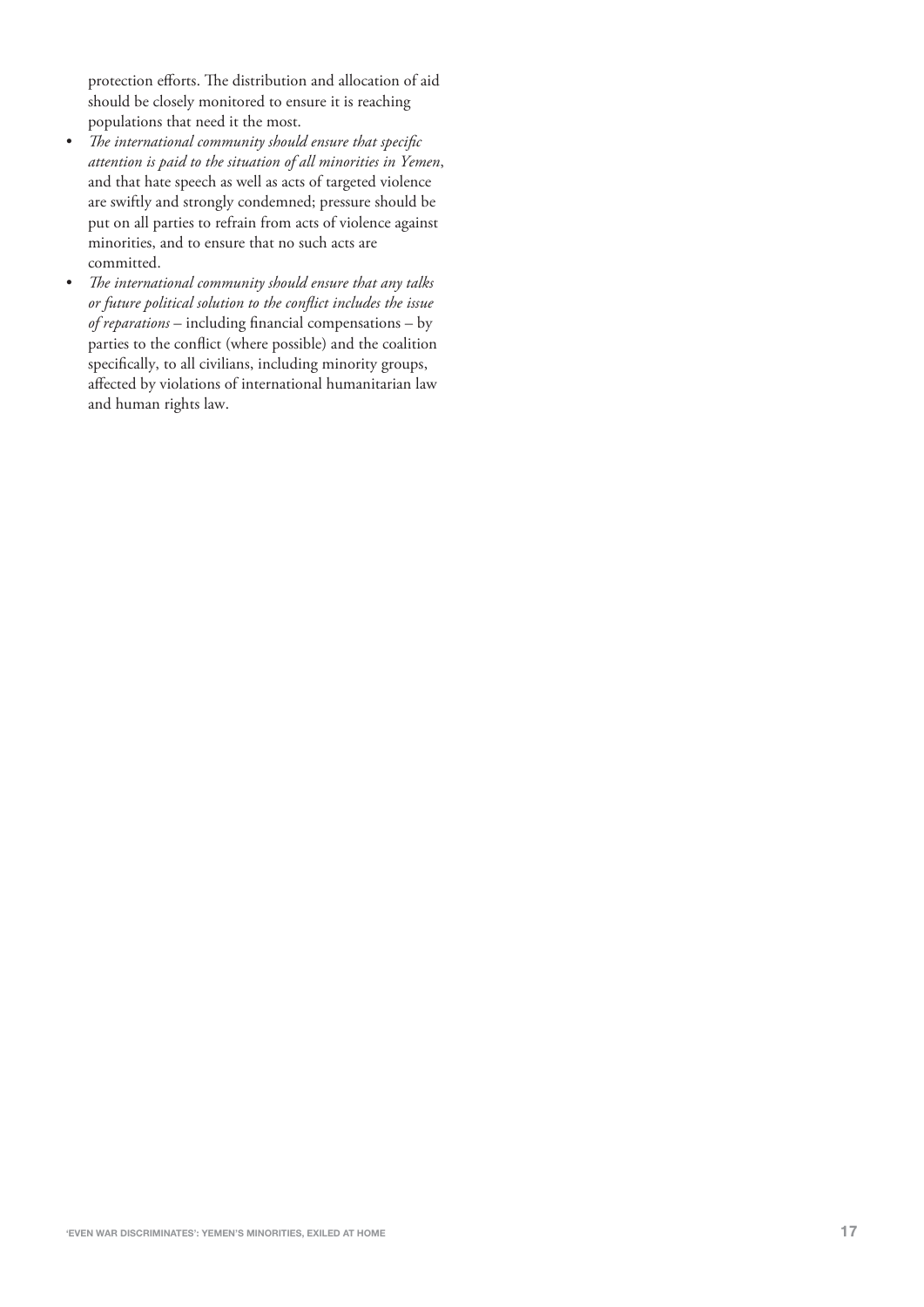## **Notes**

- 1 Figures provided by the UN High Commissioner for Refugees (UNHCR), retrieved 4 January 2016, http://reliefweb.int/report/ yemen/yemen-monthly-factsheet-november-2015-enar.
- 2 Arabia Felix meaning 'happy' or 'fortunate' was the ancient Latin name given by geographers to the territory that now comprises Yemen and the province of Asir in Saudi Arabia. It mainly referred to the fact it was a comparatively fertile land in the midst of the otherwise arid surrounding region.
- 3 The KSA-led coalition includes the active membership of the United Arab Emirates, Sudan, Egypt, Qatar, Kuwait, Bahrain, Jordan and Morocco. Somalia also provides the coalition with access to its air space, military bases and territorial waters. A number of Western states are providing the coalition with weapons, and some are actively involved in military support and advice, such as the US, or providing liaison officers such as the UK.
- 4 Reuters, 'Yemen's Hadi flees to Aden and says he is still president', 21 February 2015, retrieved 4 January 2016, http://www.reuters.com/article/us-yemen-security-idUSK BN0LP08F20150221.
- 5 Figures provided by the office of the UNHCR, retrieved 4 January 2016, http://reliefweb.int/report/yemen/yemen-monthly -factsheet-november-2015-enar and at http://reliefweb.int/ report/yemen/4-facts-yemen-after-9-months-war.
- 6 IOM, Regional refugee and migrant response: Impact of the Yemen crisis, 15 December 2015.
- 7 Keaten, J., 'Dutch end bid for UN fact-finding mission in wartorn Yemen', Associated Press, 30 September 2015.
- 8 Interview with a Yemeni aid worker from Taiz.
- 9 Action on Armed Violence (AOAV) and OCHA, State of Crisis: Explosive Weapons in Yemen, London, AOAV, September 2015, p. 5.
- 10 For more, see reports such as by Amnesty International's, retrieved 4 January 2016, https://www.amnesty.org/en/ countries/middle-east-and-north-africa/yemen and by Human Rights Watch (HRW), retrieved https://www.hrw.org/middle-east/ n-africa/yemen.
- 11 These estimates are provided in the absence of official statistics, see 'Yemen', International Religious Freedom Report 2014, U.S. Department of State, p. 2.
- 12 Al Arabiya, 'Yemen Al Qaeda denounces barbaric beheadings', 8 December 2014, retrieved 4 January 2016, http://english.alar abiya.net/en/News/middle-east/2014/12/08/Yemen-s-al-Qaeda -denounces-barbaric-beheadings-.html. Also see 'Analysis: why AQAP quickly denied any connection to mosque attacks', 20 March 2015, retrieved 4 January 2016, http://www.longwar journal.org/archives/2015/03/analysis-why-aqap-quickly-denied -any-connection-to-mosque-attacks.php.
- 13 Interview with NGO worker and analyst on Yemen, September 2015.
- 14 See Al Jazeera, 'Deadly explosion hits Zaidi mosque in Yemen', 2 September 2015.
- 15 Reuters, 'Suicide bombers kill 137 in Yemen mosque attacks', 20 March 2015.
- 16 Interviews with various analysts and members of religious minorities, June to December 2015.
- 17 Twelver Shiism is the official religion of Iran.
- 18 People who fall under this lineage are known as the Sada, plural of Sayyid.
- 19 Badr el-Din Al Houthi, father of Hussein Al Houthi, said in an interview with Al-Wasat newspaper that the imamate was the preferable form of governance for Yemen only if the 'true and legitimate' Imam was to be found and that, in the absence of such an imam, 'any just believer' would be entitled to rule. See Philips, S., 'Cracks in the Yemeni system', Middle East Research and Information Project, 28 July 2005.
- 20 For example, see Burrowes, R.D., Historical Dictionary of Yemen, Plymouth, Scarecrow Books, 2010, p. 201.
- 21 The Fatimids were an Ismaili dynasty that ruled an empire in parts of North Africa and the Middle East between 909 and 1171 AD.
- 22 U.S. Department of State, 'Yemen', in Religious Freedom Report 2005, 2005.
- 23 Reuters, 'Islamic State claims car bomb in Yemen capital: four dead', 29 July 2015, retrieved 4 January 2016, http://www.reuters .com/article/2015/07/29/us-yemen-security-bombing-id USKCN0Q31TC20150729.
- 24 Statement by the Islamic State-Sana'a Province, retrieved 4 January 2016, http://www.cssn.tk/2015/07/A23.html.
- 25 Finn, T., 'Out of Aden: Yemeni refugees in Djibouti recall horrors of war', Middle East Eye, 24 June 2015.
- 26 Johari, A., 'India's Bohra Muslims are back safely from Yemen but have many reasons to still be anxious', Scroll.in, 9 April 2015, retrieved 1 December 2015, http://scroll.in/article/ 719205/indias-bohra-muslims-are-back-safely-from-yemen -but-have-many-reasons-to-still-be-anxious.
- 27 Interview with two Ismaili activists in Yemen and India. December 2015.
- 28 One example is a Friday prayer sermon attributed although this is unconfirmed – to Sheikh Al-Sudais, Imam of the Grand Mosque in Mecca, that characterizes the wars in the Middle East and in Yemen as a war with Iran, and a sectarian war between Sunnis and Shi'a. It includes specific hate speech against the Ismailis, the Jews and the Christians, whom it refers to as the Cross.
- 29 The name and initials have been changed for security reasons.
- 30 The crown decree, first introduced in 1673, remained in place until the Turkish invasion in 1872. The decree obliged Yemeni Jews to go bareheaded, a measure extremely offensive for the pious. See Gerber, S., The Jews of Spain: A History of the Sephardic Experience, London, Simon & Schuster, 1994.
- 31 See for instance Goiten, S.D., Jews and Arabs, New York, Schocken Books, 1955, or Parfitt, T., The Road to Redemption: The Jews of the Yemen – 1900 to 1950, Leiden, E.J. Brill, 1996.
- 32 For example, see Juergensmeyer, M. (ed.), The Oxford Handbook for Global Religions, New York, Oxford University Press, 2006, p. 205.
- 33 Ahroni, R., The Jews of the British Crown Colony of Aden: History, Culture and Ethnic Relations, Leiden, E.J. Brill, 1994, p. 211.
- 34 The Yemenite Jews who were airlifted were mainly from northern Yemen, but an estimated 1,500 were from Aden. There were also a few hundred Djiboutian and Eritrean Jews who were part of the airlift.
- 35 U.S. Department of State, 'Yemen', in Religious Freedom Report 2005, retrieved 4 January 2016, http://www.state.gov/ g/drl/rls/irf/2005/51614.htm
- 36 Research, including interviews with a number of Yemeni researchers and journalists, conducted by the author in the north of Yemen in 2006.
- 37 See Dresch, P., Tribes, Government, and History in Yemen, New York, Oxford University Press, 1989.
- 38 Julius, L., 'The tragedy of the Yemeni Jews', The Guardian, 7 June 2009.
- 39 Nordland, R., 'Persecution defines life for Yemen's remaining Jews', New York Times, 18 February 2015. See also interview with Moshe Al Nahari's wife and father during the trial, retrieved 4 January 2016, https://www.youtube.com/ watch?v=4\_IV7RRuDTA
- 40 'Podolsky, P., 'Murdered Yemenite Jew's body brought to Israel', The Times of Israel, 20 June 2012.
- 41 For example, see Al-Moahki, A.I., 'Damn the Jews: proving more than just a slogan', Yemen Times, 18 February 2015.
- 42 For instance, two Yemeni Jews residing in Sana'a were reportedly approached and beaten up in the old city on 21 January 2015. See ibid.
- $13$  Ibid
- 44 Interviews conducted in October and November 2015.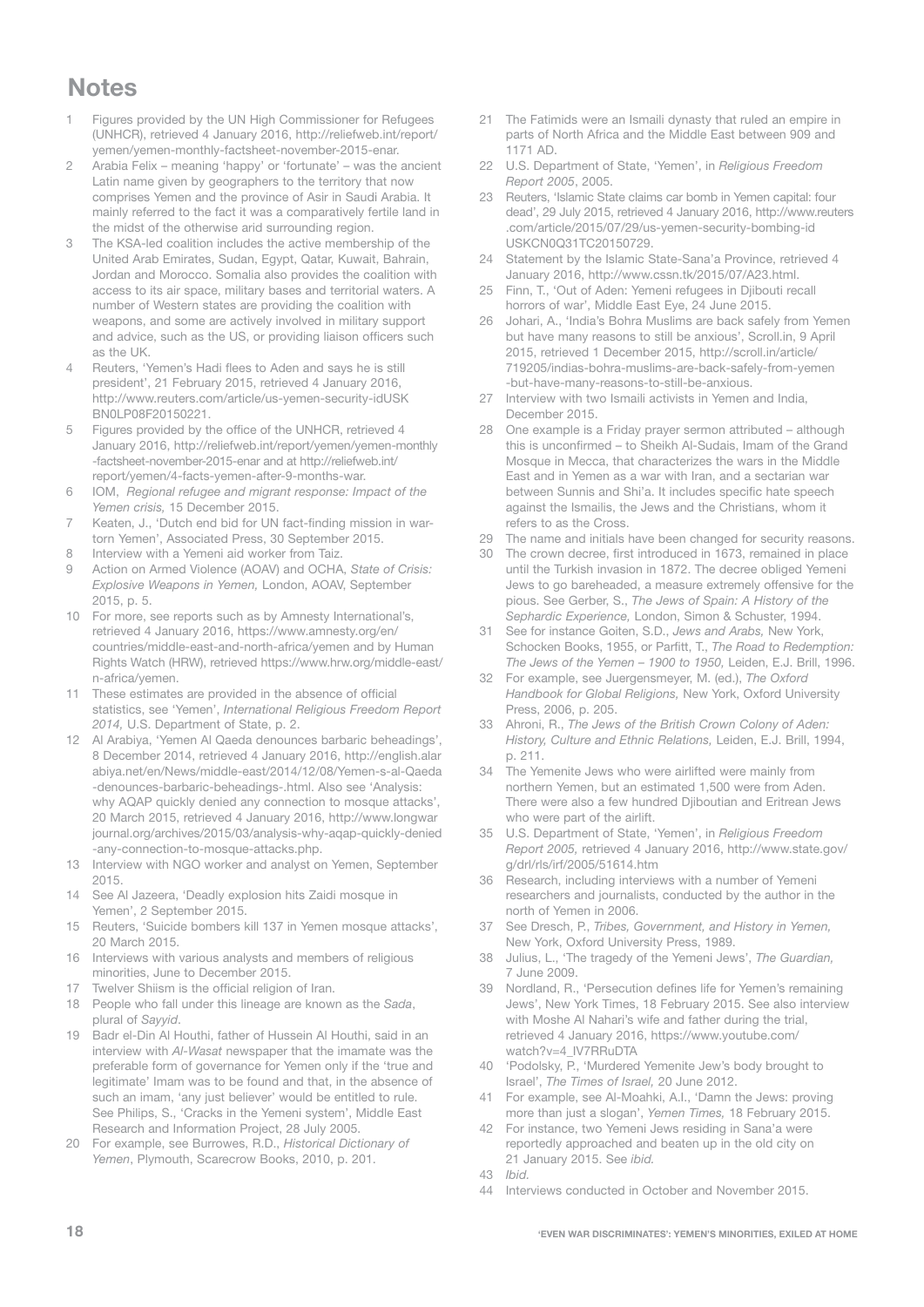- 45 In the words of former speaker of parliament, the late Abdallah Al Ahmar, 'democracy does not overshadow the qabilah (meaning tribe), because the qabilah is above everything except religion'. See Von Bruck, G., Islam, Memory, and Morality in Yemen: Ruling Families in Transition, New York, Palgrave Macmillan, 2005, p. 8.
- 46 There are no accurate figures on the number of Muhamasheen in Yemen. While the U.S. Department of State's Country Reports on Human Rights Practices for 2011 (available at http://www.state.gov/documents/organization/186667.pdf ) stated they numbered around 2 to 5 per cent of the general population, other reports by organizations such as the International Dalit Solidarity Network state that they account for around 10 per cent of the general population (retrieved 4 January 2016, http://idsn.org/yemen-groundbreaking -unicef-survey-reveals-enormous-welfare-gap-between-al -akhdam-and-the-general-population ). The UN OHCHR reports that they might number between 500,000 and 3.5 million (see A/HRC/30/31, 7 September 2015, para. 77).
- 47 MRG, World Directory of Minorities and Indigenous Peoples -Yemen, accessed 1 December 2015.
- 48 UNICEF, UNICEF Yemen Situation Report Key Focus: Muhammasheen Mapping Update, January 2015, retrieved 1 December 2015, http://reliefweb.int/sites/reliefweb.int/ files/resources/UNICEF%20Yemen%20SitRep%20January %202015.pdf
- 49 *Ibid.*<br>50 Al-Y
- Al-Yasiri, A., 'The plight of Yemen's Muhamasheen', Yemen Times, 6 May 2014.
- 51 Interview with a Muhamasheen IDP, Amran, November 2015.<br>52 Our sources reported the distribution had been provided by a
- 52 Our sources reported the distribution had been provided by a UN agency.
- 53 Interview with women from a Muhamasheen IDP camp in Amran, October 2015.
- 54 Exchange with Muhamasheen IDPs in Amran, November 2015.<br>55 MSF. 'Yemen: nine wounded in Saudi-led coalition airstrike on
- MSF, 'Yemen: nine wounded in Saudi-led coalition airstrike on MSF clinic in Taiz', 3 December 2015, retrieved 9 December 2015, http://www.msf.org/article/yemen-nine-wounded-saudi -led-coalition-airstrike-msf-clinic-taiz
- 56 Interview with Muhamasheen activist from Taiz, December 2015.
- 57 Correspondence with Muhamasheen activist from Taiz, December 2015.
- 58 MSF, op. cit.
- 59 'Yemen: Coalition command urges humanitarian organizations to conduct beforehand coordination with it before taking a base inside cities', statement retrieved 4 January 2016, http://reliefweb.int/report/yemen/coalition-command-urgeshumanitarian-organizations-conduct-beforehand-coordination-it.
- 60 These reportedly include 164 families spread out in five main schools: 36 families in the Ha'el Saeed school, 66 families in Bin Affan school, 47 families in Al Furqan school, 8 families in the Jeel Al Wehda school, and 7 in Al Rasheed school. They also include a settlement of 53 families in the area of Kahhaf and Karbad, 33 families in Kahhaf Al Ali, 43 families in Jabal Manee'e, 71 families in the area of Al Sareeh, 211 families in Jabal Ramee, and 250 families in the settlement of Wadi Al Quba, which was recently bombed by coalition planes.
- 61 This refers to the impact of the countrywide embargo and the siege on Taiz, which, among other things, has resulted in the closure of hospitals and a scarcity of medical equipment, including oxygen. Based on exchanges with Yemeni activists in Taiz and elsewhere, December 2015.
- 62 Interviews with Muhamasheen activists and community members, November to December 2015.
- 63 UNHCR, 'As fighting intensifies in Yemen, more flee to Diibouti', 11 November 2015, retrieved 4 January 2016, http://www.unhcr.org.uk/news-and-views/news-list/news -detail/article/as-fighting-in-yemen-intensifies-more-flee-to -djibouti.html
- 64 UNHCR, New Arrivals in Yemen Comparison 2012–2015, 31 October 2015, retrieved 4 January 2016, http://reliefweb.int/ map/yemen/new-arrivals-yemen-comparison-2012-2015-31 -october-2015-enar
- 65 IOM, Yemen Crisis Regional Response Situation Report, 26 November 2015, pp. 4–5.
- 66 Interviews with Ethiopian migrants and Yemeni activists, October and November 2015.
- UNHCR, Yemen Situation Regional Refugee and Migrant Response Plan: October–December 2015, January–December 2016 (Preliminary Estimates), October 2015, p. 2, retrieved 4 January 2016, http://reliefweb.int/sites/reliefweb.int/files/ resources/RRMRP%20Yemen%20Crisis%2020151005.pdf.
- 68 Depending on areas under the control of various groups; these also include the Saudi-led coalition.